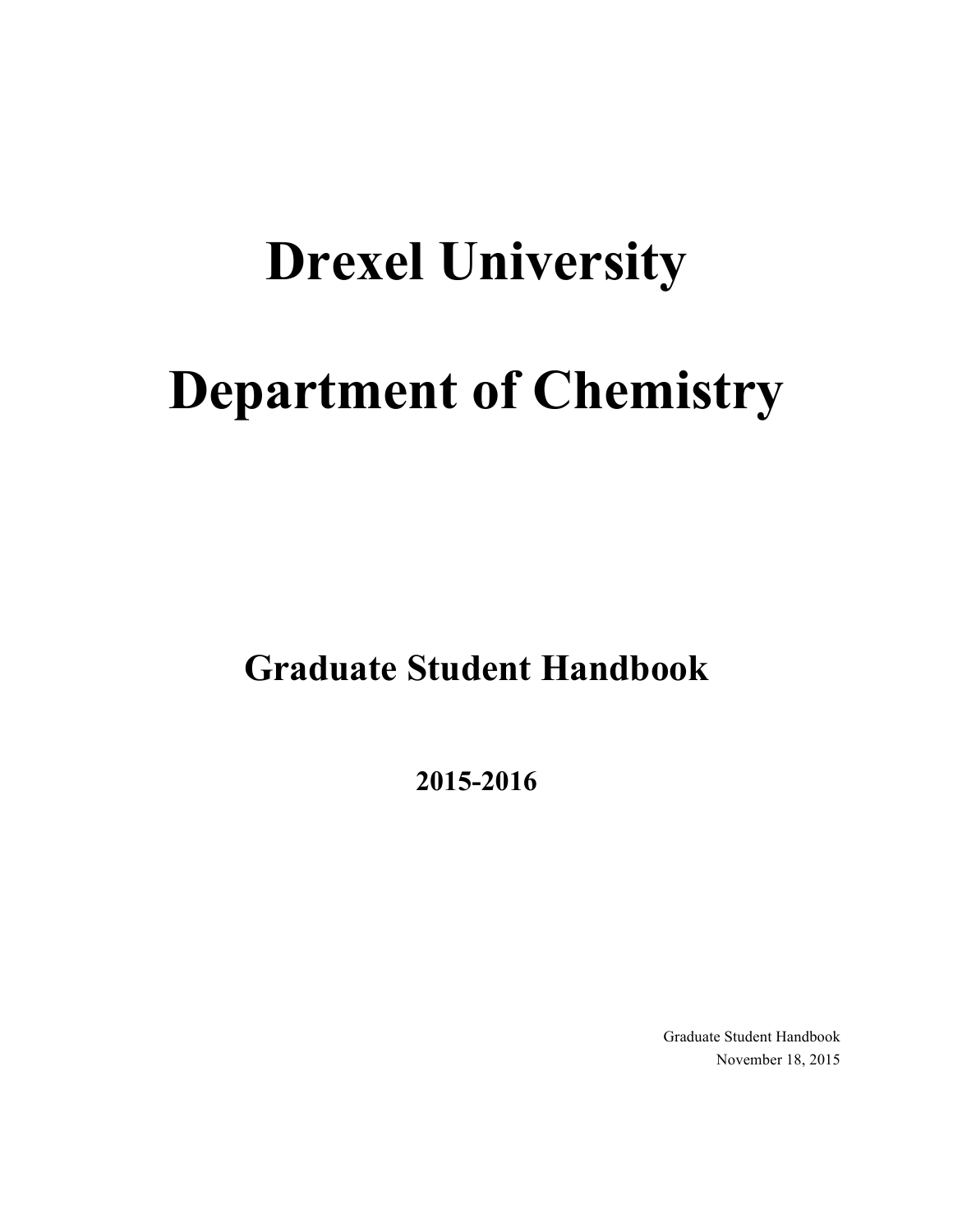# **Table of Contents**

| I.              |             |  |
|-----------------|-------------|--|
| А.              |             |  |
| $\mathbf{B}$ .  |             |  |
| $C_{\cdot}$     |             |  |
|                 | Ι.          |  |
|                 | 2.          |  |
| D.              |             |  |
|                 | $l_{\cdot}$ |  |
|                 | 2.          |  |
|                 |             |  |
| А.              |             |  |
|                 | Ι.          |  |
|                 | 2.          |  |
|                 | 3.          |  |
|                 |             |  |
|                 |             |  |
|                 |             |  |
|                 |             |  |
| $\mathbf{B}$ .  |             |  |
|                 | Ι.          |  |
|                 | 2.          |  |
|                 | 3.          |  |
| C.              |             |  |
|                 | 1.          |  |
|                 | 2.          |  |
|                 | 3.          |  |
|                 | 4.          |  |
|                 | 5.          |  |
|                 | 6.          |  |
|                 | 7.          |  |
|                 | 8.          |  |
|                 | 9.          |  |
|                 |             |  |
|                 |             |  |
| A.              |             |  |
| $\mathbf{B}$ .  |             |  |
| $\mathcal{C}$ . |             |  |
| D.              |             |  |
| Е.              |             |  |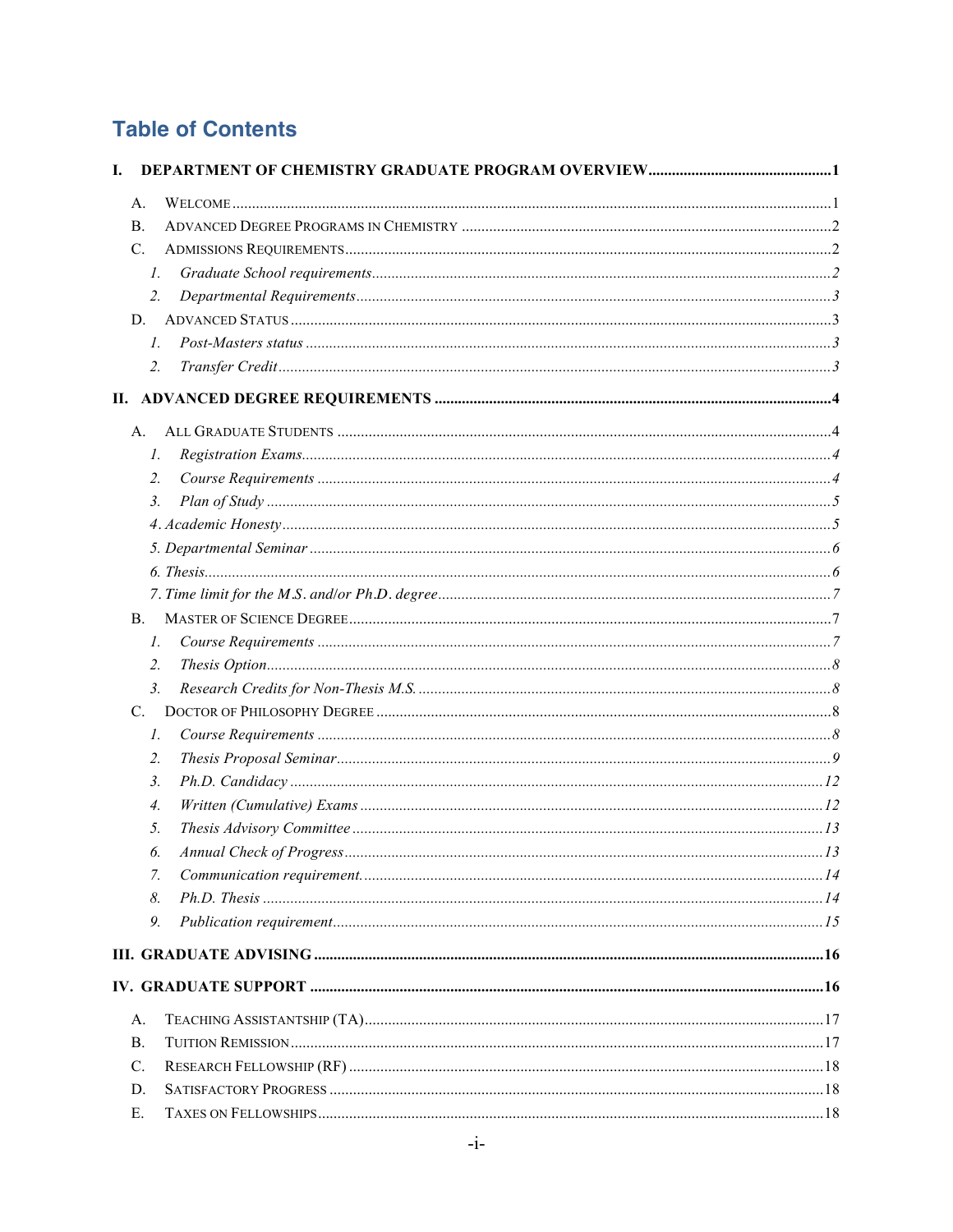| V.                 |  |
|--------------------|--|
| $A_{\cdot}$        |  |
| $I_{\cdot}$        |  |
| 2.                 |  |
| 3.                 |  |
| $\overline{4}$ .   |  |
| 5.                 |  |
| B.                 |  |
|                    |  |
|                    |  |
| $A_{-}$            |  |
| $\mathcal{I}$ .    |  |
| $\overline{2}$ .   |  |
| 3.                 |  |
| $\boldsymbol{4}$ . |  |
| 5.                 |  |
| B.                 |  |
| $\mathsf{C}$ .     |  |
| $\mathcal{I}$ .    |  |
| $\overline{2}$ .   |  |
| $\mathfrak{Z}$ .   |  |
| 4.                 |  |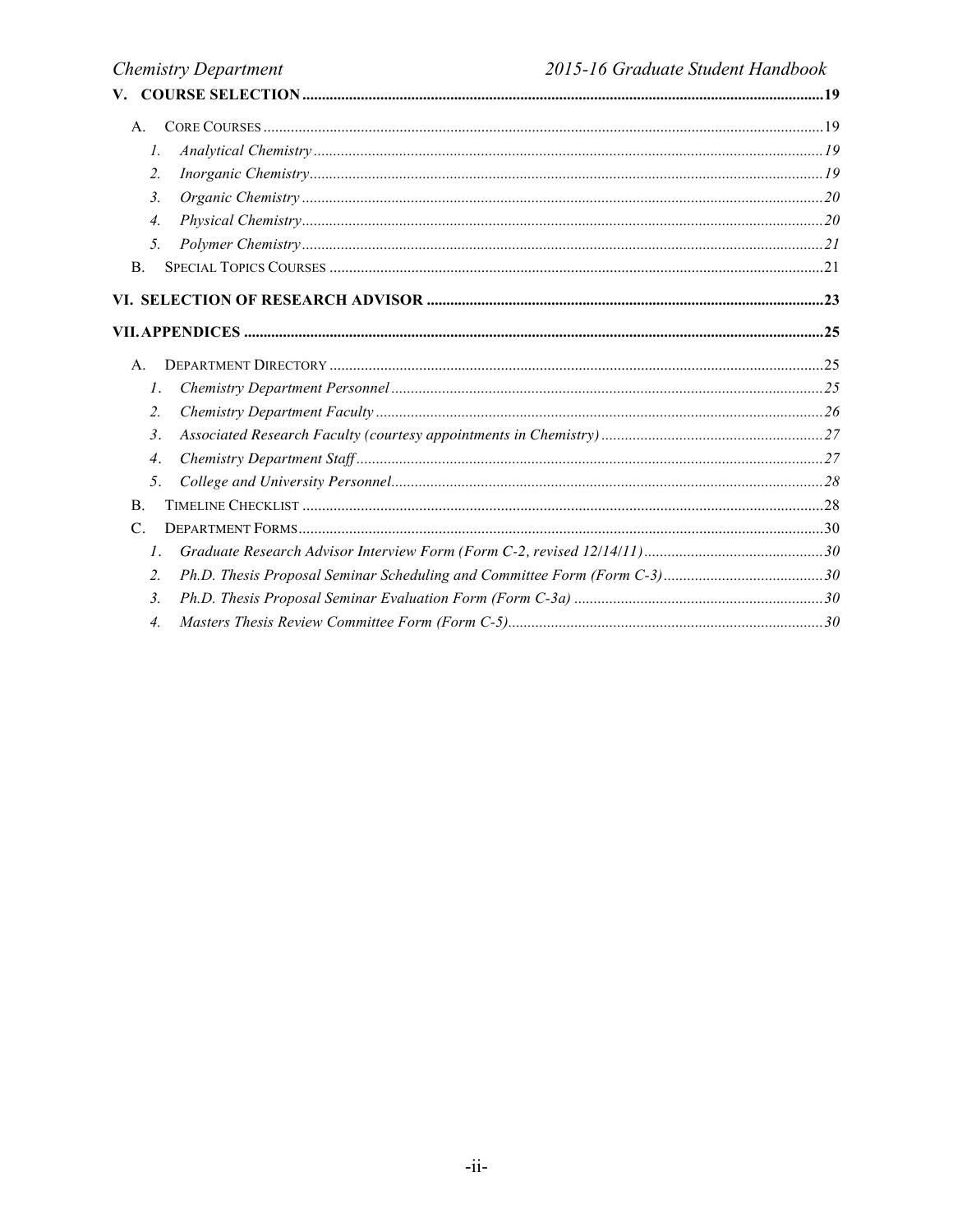# **I. Department of Chemistry Graduate Program Overview**

# *A. Welcome*

On behalf of the Chemistry Department at Drexel University, I extend to you a warm welcome. From our beginning as a part of the Chemistry and Chemical Engineering Department of Drexel Institute of Technology (which became Drexel University in 1971), we have evolved into a separate department in the College of Arts & Sciences awarding both Masters and Doctoral degrees (the first Ph.D. in 1968) in all major areas of chemistry.

At Drexel we have strong nationally and internationally recognized programs in the areas of analytical, atmospheric, inorganic, organic, physical, and polymer chemistry. In addition, Drexel encourages interdisciplinary activities. Several of our faculty actively collaborate with scientists in areas such as computational science, biological chemistry, and materials science.

Two of our department's most important goals are to increase basic chemical knowledge and its application to fundamental basic research. At the same time, we want graduate students to appreciate practical applications of chemistry in solving the problems that we all face in the modern world. Our department is small enough to provide each student with individual attention while maintaining a community of scholars (faculty, postdoctoral associates, graduate and undergraduate students). The relatively small research groups enable close interaction between students and their Research Advisors. We regard such attention and interaction as important positive features of our program.

Within our department, students and faculty are investigating diverse and exciting research problems (Department of Chemistry Web Site). The wide range of faculty interests ensures that we can stimulate the interest of students.

This handbook contains some important information with respect to your graduate career; please read it carefully and review the information, if necessary, with your Faculty Advisor. Of particular help is the checklist at the end of the handbook (Appendix B).

You should also download from the chemistry website the department and university forms (Graduate College Resources) that are pertinent to the graduate degree(s) you wish to pursue. Departmental forms C2-C3a and C5 are also included at the back of this handbook.

Good luck and best wishes for your future in chemistry!

Fraser Fleming Head of Department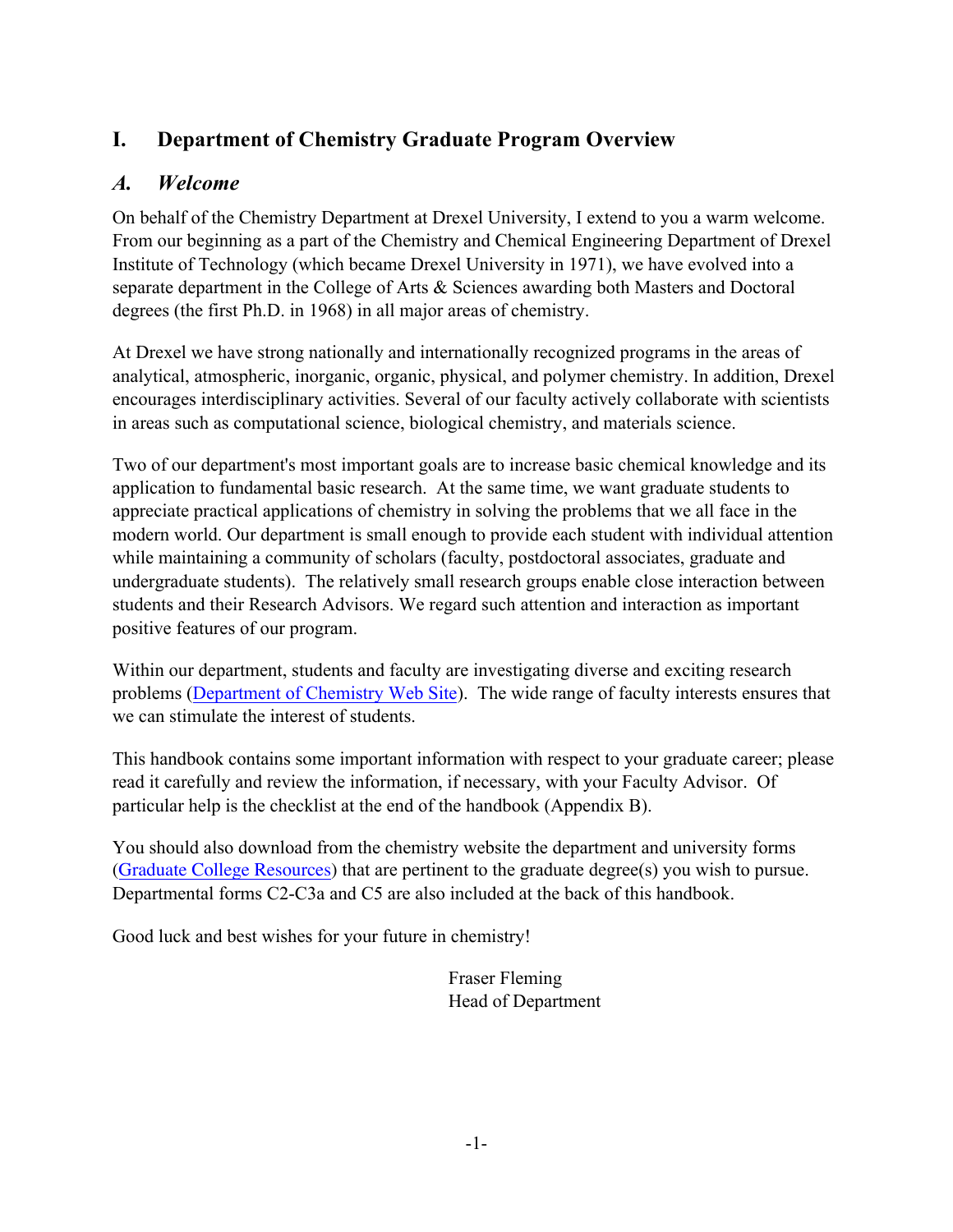# *B. Advanced Degree Programs in Chemistry*

The Chemistry Department offers Master of Science (M.S.) and Doctor of Philosophy (Ph.D.) degrees in Chemistry with specialization in the areas of:

**Analytical Chemistry Atmospheric Chemistry Chemical Education Inorganic Chemistry Materials Chemistry Organic Chemistry Physical Chemistry Polymer Chemistry**

Several of the above areas have a biological component, *e.g.*, bioanalytical, bioinorganic, bioorganic, and biophysical. While students are free to conduct research in any of the above areas, the cumulative qualifying examinations are limited to the following areas: analytical, biological, chemical education, inorganic, organic, physical, and polymer. Consult the Graduate Advisor or the Graduate Program Committee (GPC) if you have questions or requests about the cumulative exam subjects.

The M.S. degree is awarded to students who show competency at the advanced level in the major areas of chemistry. Both a thesis and non-thesis M.S. option is available. Most full-time students complete the M.S. degree within two academic years.

The Ph.D. degree is different from coursework-driven B.S. and M.S. degrees, in that it is selfdriven, creative in nature and essentially research-based. The Ph.D. degree is conferred in recognition of breadth of scholarship and scientific attainment plus demonstrated ability to investigate significant scientific problems independently and with insight. It is not earned through completion of courses, by accumulation of credits, or by the time spent in residency, which are secondary requirements. The role of the Research Advisor is to offer guidance and advice to the student, but it's ultimately the responsibility of the student to prosecute the research, develop original contributions to it, and obtain original results of significance suitable for presentation in a Ph.D. thesis, itself written with an appropriately high degree of literary skill. A typical time for the completion of a Ph.D. by a full-time student is 5 years after completing the baccalaureate degree.

# *C. Admissions Requirements*

#### **1. Graduate School requirements**

Refer to the section dealing with Admission to Graduate School in the Drexel University Graduate Catalog (Graduate College Resources) and the attendant "Chemistry Factsheet" on the same web page. These discuss the recommended grade point average for undergraduate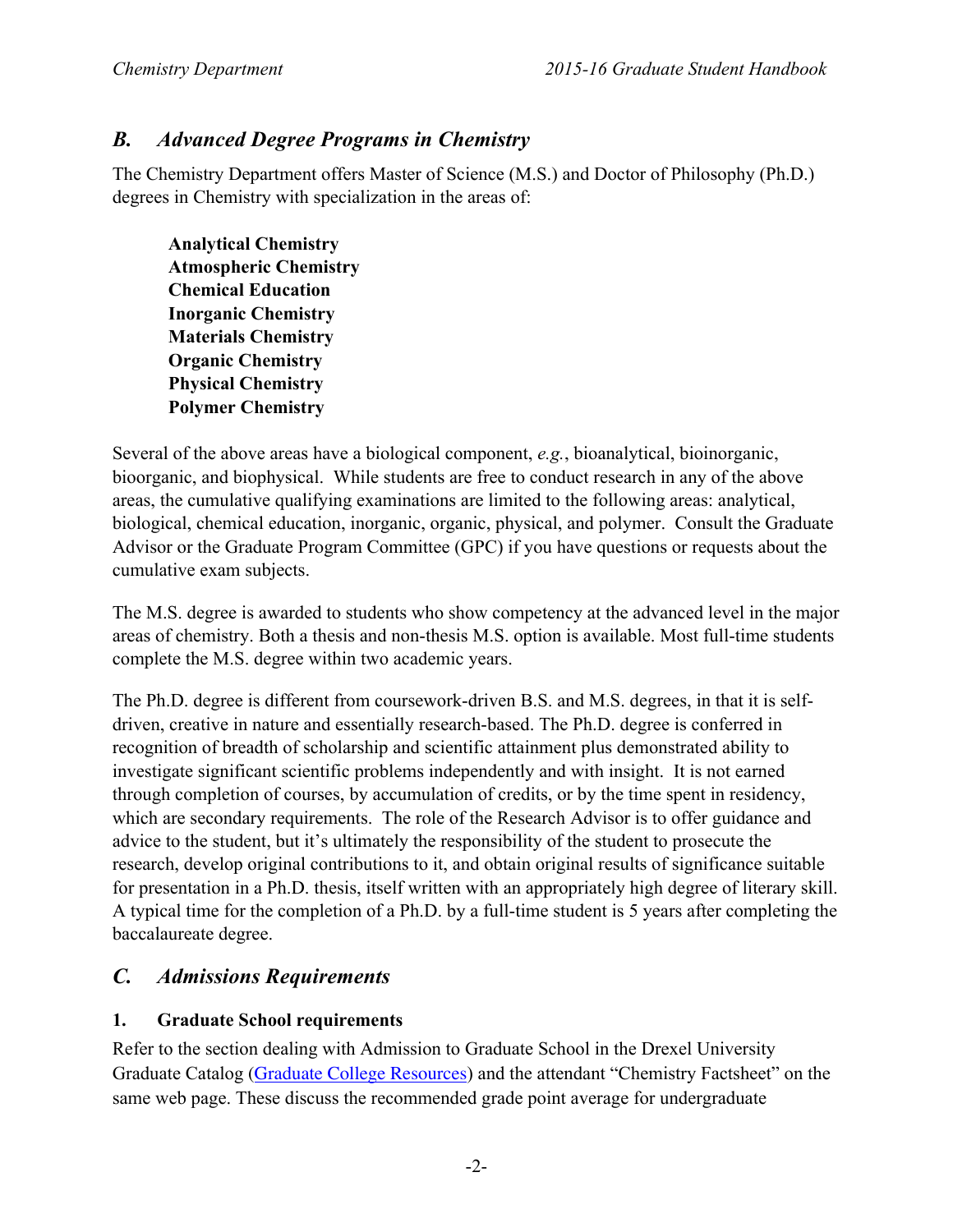preparation, admission as a probationary non-matriculated student or as a non-degree student, and demonstration of competence in English for students whose native language is not English. The term "graduate" in this handbook conveys the same meaning as "post-graduate" does in some other countries.

#### **2. Departmental Requirements**

Both full-time and part-time students are required to have a B.S. in chemistry or the equivalent. In other words, there must be evidence of adequate undergraduate preparation in chemistry, physics, and mathematics. Undergraduate chemistry coursework would typically include 34 semester (or 51 quarter) credits divided among general and inorganic chemistry (8-10 semester credits), analytical (6-8 semester credits), organic (6-8 semester credits), physical (6-8 semester credits) and unspecified chemistry electives (0-8). One to two semesters of college physics is also expected, along with differential and integral calculus. If some of the requirements are not met, you may still be admitted but required to make up any significant deficiencies as determined by the Department.

For admission, it is strongly recommended that you take and report to the department results of the Graduate Record Examination (GRE) administered by Educational Testing Services, Inc. (Princeton, NJ). GRE scores are helpful to the department and Office of Admissions, and are required if you are requesting financial support, i.e., a teaching assistantship (TA) and/or you want to be considered for a Dean's Fellowship or a Provost's Fellowship (see section IV. Graduate Support).

# *D.* **Advanced Status**

#### **1. Post-Masters status**

Students who have previously obtained an M.S. degree in chemistry may be eligible for post-M.S. status in Drexel's graduate program. Given that the graduate course sequence in your major area (analytical, inorganic, organic, physical, and polymer) is usually helpful in preparing for the cumulative exams (cumes), students may prefer to apply for transfer credits from prior graduate coursework rather than post-M.S. status, since the transferring of credits does not accelerate Ph.D. Candidacy requirements.

#### **2. Transfer Credit**

Up to 15 credits of graduate coursework at another university may be transferred for graduate credit at Drexel, in accord with the description in the "Transfer Credit" section in the University's Graduate Catalog (Graduate College Resources ) and with the approval of the Graduate Advisor and the GPC. Credit transfer is initiated by consulting with the departmental Graduate Advisor or with the GPC Chairman, who will normally be prepared to consider such requests only after you have progressed through your third quarter of study in good academic standing. The granting of transfer credit usually necessitates some evaluation of the content of the prior coursework, and the results of your registration exams are also taken into consideration in this regard. Naturally, any course that is counted toward a post-M.S. admission status cannot also be transferred in for the additional credits required for a Drexel degree.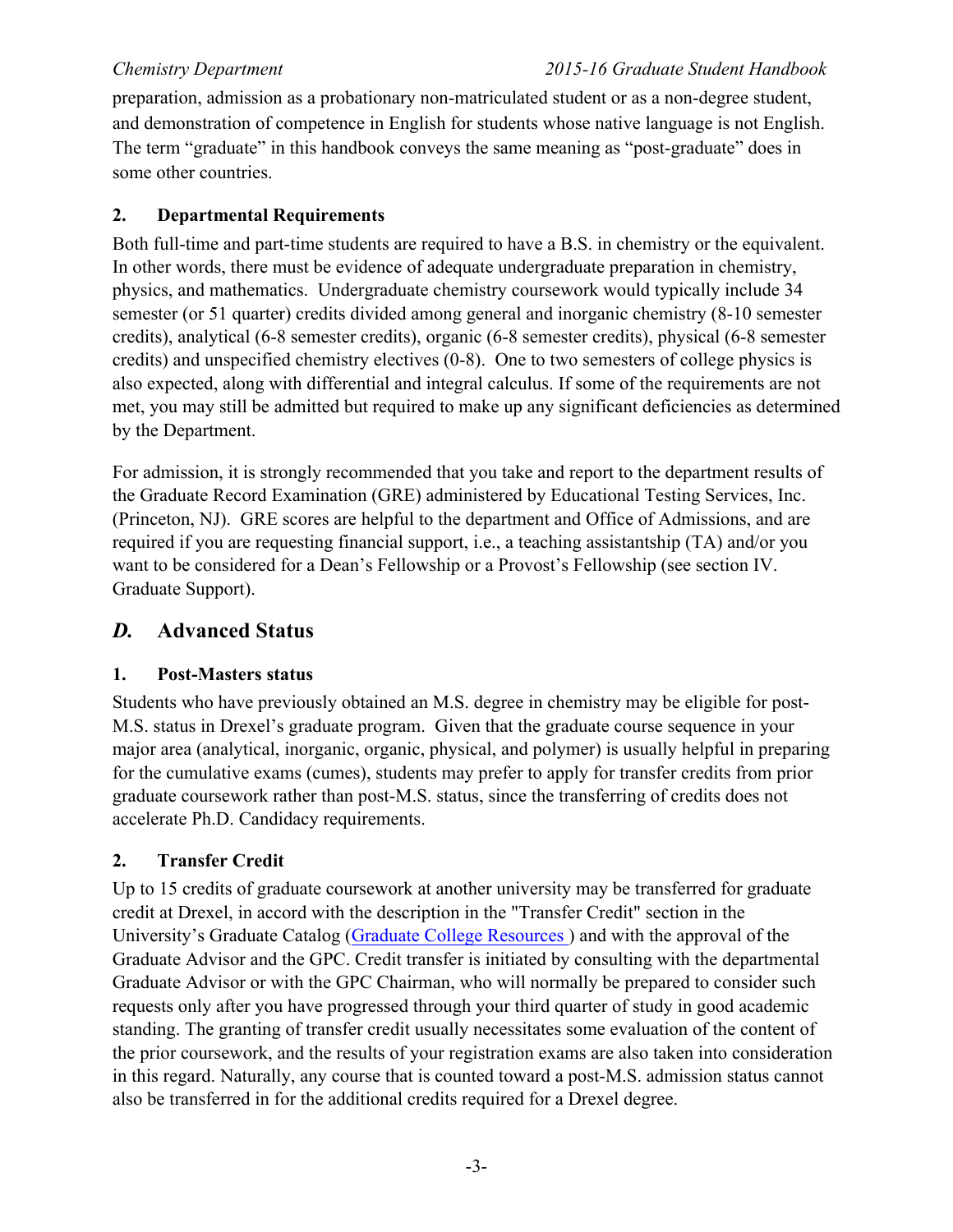# **II. Advanced Degree Requirements**

# *A. All Graduate Students*

A section of the Drexel University Graduate Catalog entitled "Graduate Regulations" contains a number of general requirements of Drexel's Graduate Studies for any M.S. and Ph.D. candidate (Graduate College Resources). These are in such areas as maximum study and workload for teaching or research assistants, registration, plan of study, transfer credit, time limitations, and graduate degree requirements such as residency of at least one academic year. In addition to those requirements listed below, your Research Advisor may make additional requirements in the best interests of the student. The University requires all graduate students to maintain a cumulative GPA of at least 3.0 (B average).

### **1.** *Registration Exams*

All graduate students, upon entering the program, are required to take a series of two hour written exams in analytical, inorganic, organic, and physical chemistry. The purpose of these exams is to help assess a student's preparation in chemistry to provide a basis for advice on which courses to take. You will be required to make up any deficiency revealed by these exams. If you obtain a score lower than the  $25<sup>th</sup>$  percentile (statistics provided by the American Chemical Society), you will be required to take an additional core course in that area. Similarly, scoring at or above the  $67<sup>th</sup>$  percentile will exempt you from the single core course requirement in that area. Exams are given in the week preceding the start of the fall term. If you enter the program during other terms, you will be required to begin taking the registration exams on the first Saturday of the month following your entrance/admission to the program. If, after eight offered dates, you have not taken all four exams, you will then be required to do the complete graduate sequence (3 courses) in the unexamined area(s).

Non-matriculated students planning to take only one or a few courses for credit in a particular area will generally be required to take the registration exam in that area. For these and all other exams, active cell phones are not permitted in the exam room.

### **2.** *Course Requirements*

Although specific credit hour totals for advanced degrees are given in subsequent sections, some general requirements for all chemistry students include:

- At least 30 credit hours of graduate study must be done at Drexel.
- At least one complete sequence in the student's major area of interest (or other area chosen in consultation with your Research Advisor) must be taken from

CHEM522/523/(771 or 772<sup>1</sup>) (inorganic core sequence) CHEM530/531/755 (analytical core sequence)

1 or other inorganic course (e.g., 774) with Graduate Advisor permission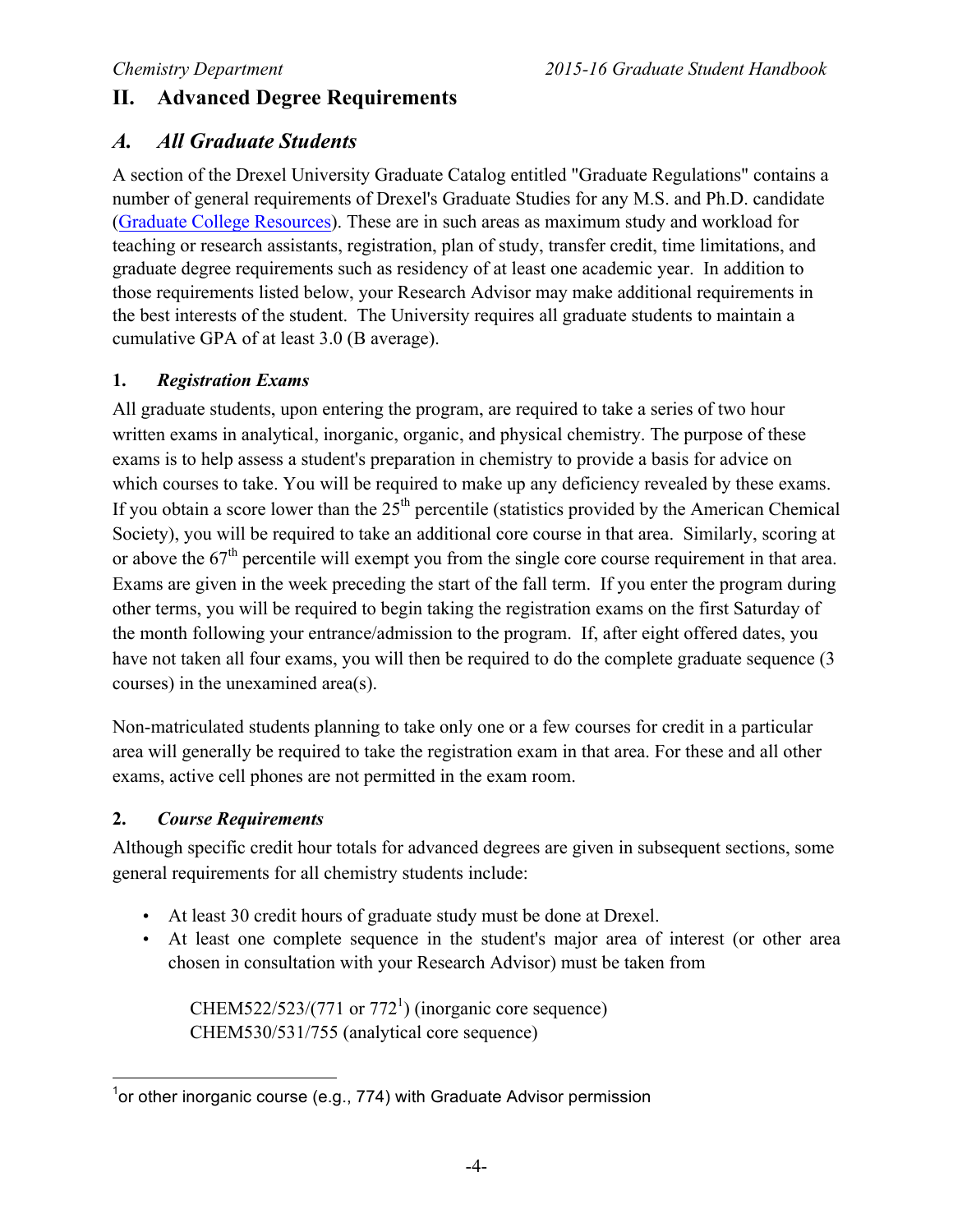CHEM541/542/543 (organic core sequence) CHEM561/562/563 (polymer core sequence) CHEM557/558/(554, 555, or 752) (physical core sequence)

- At least one course from each of the following areas: analytical, inorganic, organic, physical, and polymer chemistry (unless exempted by a registration exam score at or above the 67th percentile.
- The minimum enrollment for Ph.D. Candidates is one credit per term.

In the event that a required course is not offered for a protracted period of time due to low enrollment, the Graduate Advisor may make special allowances.

### *3. Plan of Study*

At the point of choosing your Research Advisor you should file a Plan of Study in consultation with the Graduate Advisor and your Research Advisor. A Plan of Study form (Form D-1) is available from the Office of Graduate Studies (Graduate College Forms). You should list courses (i) already taken, (ii) courses to be taken, and also (iii) provide tentative dates for your oral candidacy exam and Ph.D. defense. The Plan of Study must then be approved by the Research Advisor, the Graduate Advisor, and the Graduate Studies Office. Changes in the Plan of Study after submission must have the approval of the GPC.

### *4. Academic Honesty*

All students are expected to maintain the highest professional and academic ethics in all of their efforts, whether these efforts involve research or coursework assignments. It is expected that Chemistry graduate students (and faculty) will follow the American Chemical Society's Academic Professional Guidelines (ACS Professional Guidelines), the "*Academic Employment Guidelines for Graduate Students and Postdoctoral Associates"* (ACS Academic Employment Guidelines) & "*The Chemical Professional's Code of Conduct"* (ACS Professional Rules of Conduct). The University's information about its policies is at Drexel's Academic Dishonesty web site. Of note, is the sometimes-hazy distinction between fair quotation and plagiarism. In general, when one uses the actual wording of a source, it must be placed between quotation marks. Students are expected to abide by the guidelines at:

http://www.library.drexel.edu/resources/tutorials/plagiarism/plagiarism.html and can find additional details at Duke University Citation and Avoiding Plagiarism Guidelines.

During 2007-2008, the Associate Vice-Provost for Graduate Studies put in place a procedure through which a student may appeal a decision made by the student's department. The final arbiter in this appeal process will be the Provost. In any case, the chain of responsibility for such matters is: Graduate Advisor & Grad. Curriculum Committee  $\rightarrow$  Head of Dept.  $\rightarrow$  CoAS Associate Dean for Graduate Studies  $\rightarrow$  Dean of College of Arts & Sciences  $\rightarrow$  Dean of Graduate College ––> Provost.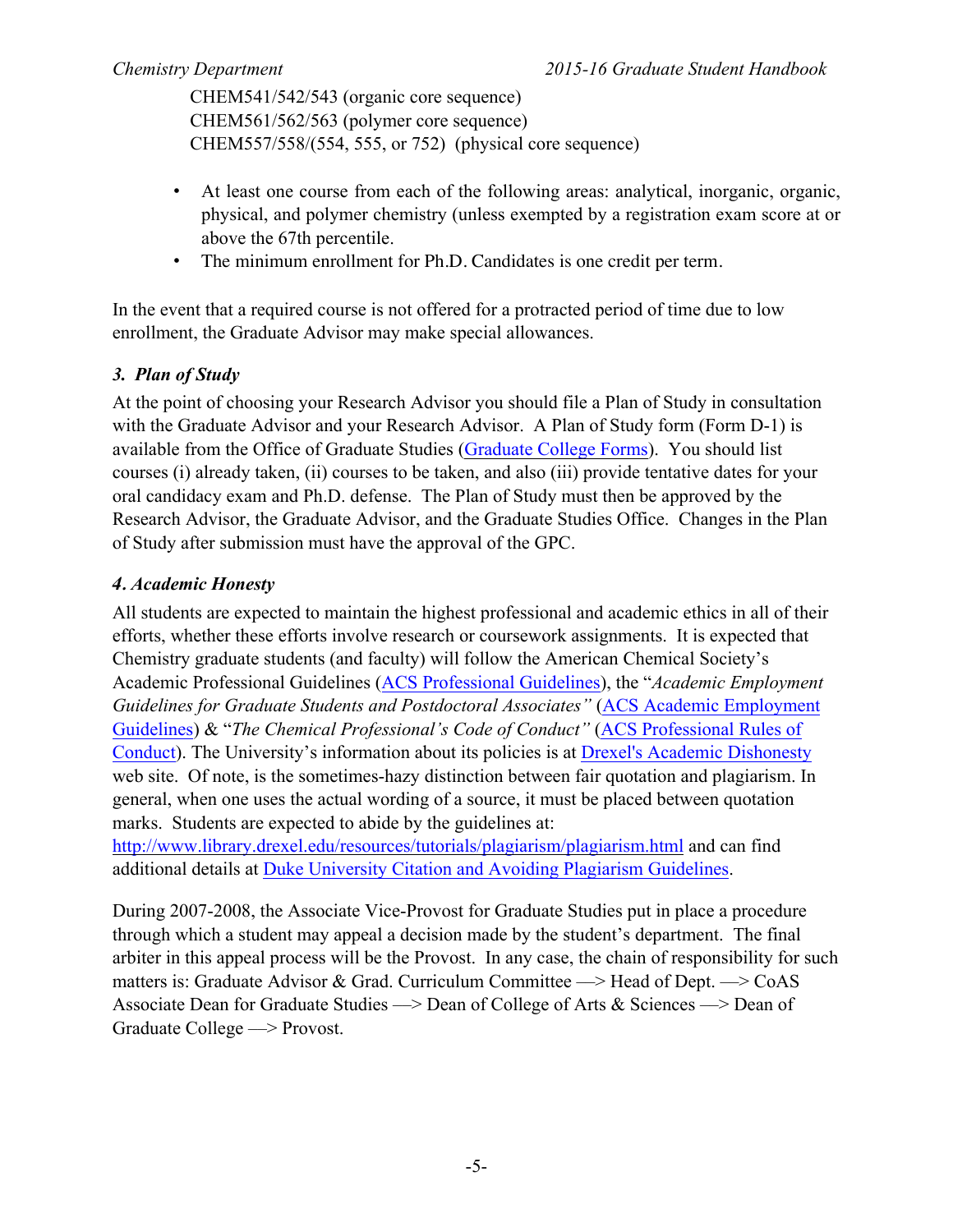#### *5. Departmental Seminar*

All full-time Ph.D. students past their first year of study must enroll in CHEM 865, Chemistry Research Seminar, at least once per year. The outside speakers that we bring in provide you with an opportunity to obtain a broader perspective of research activities in your own and other fields of chemistry. All full-time students are encouraged to attend all departmental seminars unless it conflicts with a regularly scheduled teaching assignment.

First-year, full-time students (both M.S. and Ph.D.) must attend 9 seminars per academic year (AY), and first-year, part-time students must attend 6 seminars per AY. However, when a fulltime PhD student is enrolled in CHEM 865 for one term during a given AY (currently a requirement for full-time students past their first year), then the attendance requirements outside of those required for CHEM 865 is 6 additional seminars per AY. Non-thesis M.S. students should never register for CHEM 865 more than once because additional enrollments will not be counted toward the 45 credits needed for the degree.

Full-time students are required to document their registration in CHEM 865 in their annual reports to their Dissertation Advisory Committee (C4); failure to do so and/or insufficient attendance when not registered for CHEM 865 as noted by the seminar coordinator will result in a less than satisfactory annual evaluation. Attending the chemistry minisymposia that are usually scheduled during the winter term does not count towards the required number of seminars, but all students that have not yet joined a group should attend the minisymposia to learn about faculty research in the department.

Part-time students never need to register for CHEM 865 but are instead required to attend two seminars during each of the three seminar-active terms (fall, winter, spring); this requirement, however, can be waived if the student can confirm her/his attendance at chemistry-relevant seminars outside Drexel, including talks at regularly scheduled meetings of a professional society. Full-time students who become part-time after their fifth year and who continue to work in the department have to attend the same number of seminars as full-time students. As with fulltime students, insufficient attendance at seminars by part-time students will result in a less than satisfactory annual evaluation.

#### *6. Thesis*

All full-time students who have received financial assistance from the department are required to write a thesis on original chemical research for their terminal degree (see the appropriate degree requirements below for more information).

As of June 30, 2005, the process for thesis submission is as follows:

1. Format your thesis according to the standards in The Thesis Manual which includes directions and examples for referencing the primary scientific literature (i.e., peerreviewed, scientific journal articles—a preferred source of information for your thesis), but does not provide examples for referencing either the secondary literature (books, monographs, edited books, handbooks, etc.) or information obtained from the internet (much less desirable except for peer-reviewed, on-line journals). Examples for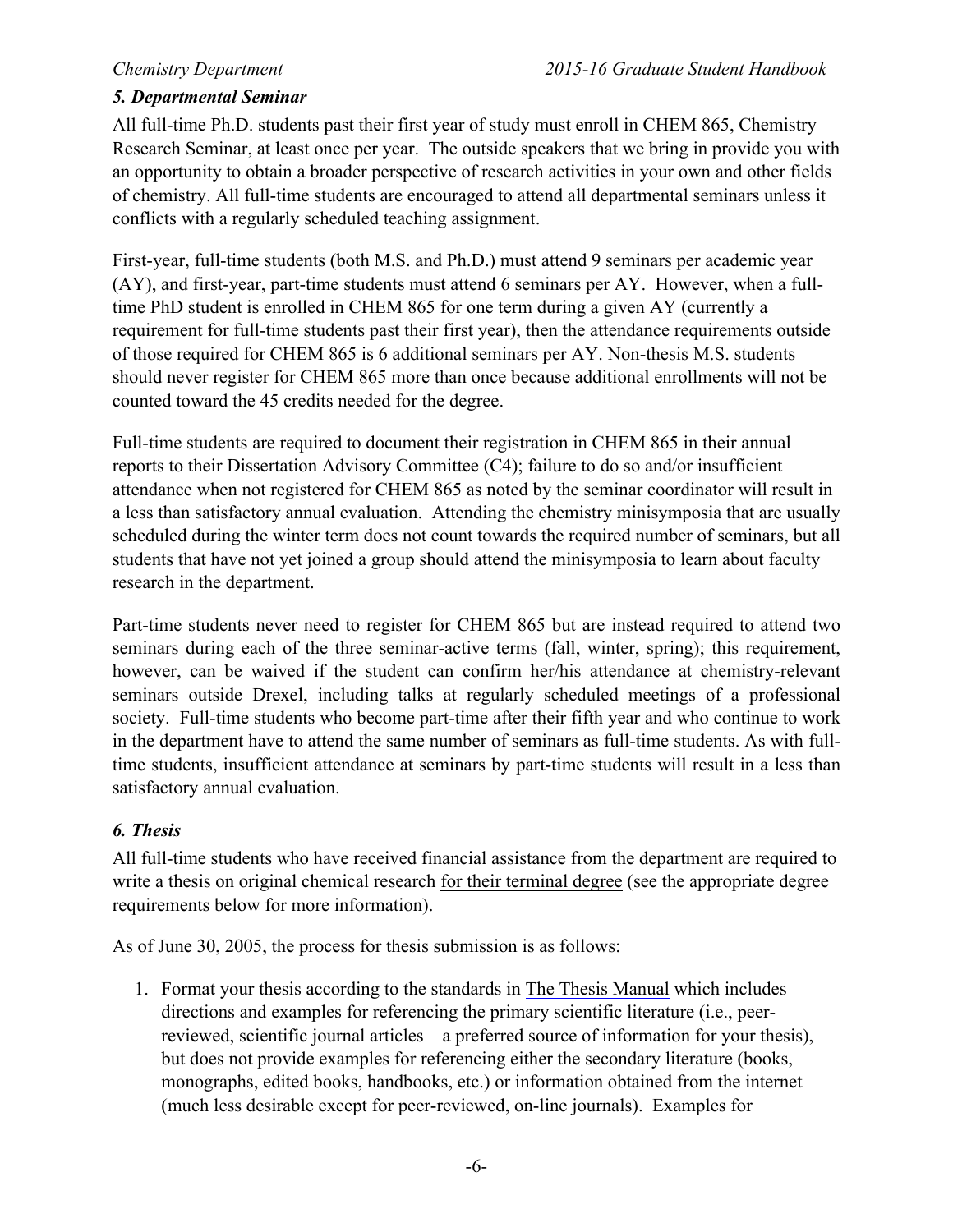referencing the secondary literature may be found in the instructions for authors of various peer-reviewed journals in your discipline (such as those published by the American Chemical Society); in addition to the book title, author/editor, and page numbers, it is generally a good idea to specify the chapter title and author when applicable.

- 2. Submit the final copy of your thesis to your mentoring professor for final review and approval. The supervising professor and Department Head will acknowledge their approval of your final thesis by signing the Completion form.
- 3. Submit your thesis to the library in both hard and electronic copy. The archivist and library representative will sign the appropriate lines on the Completion form once library standards have been met (Drexel University Library Thesis and Dissertation Binding).
- 4. Submit the Completion form to the Office of Graduate Studies for final degree clearance.

### *7. Time limit for the M.S. and/or Ph.D. degree*

As described on the website of the Graduate College, Forms and Policies: "[All] students who enter graduate study at the post-master's or post-baccalaureate level must complete their studies for their graduate degree(s) *within seven years* after initial graduate registration. Those who receive a Master's degree from Drexel University and then transfer to a doctoral program are permitted *five years after registration at the doctoral level* to complete the Ph.D. degree.

In unusual circumstances, a student who finds that these time requirements are inadequate due to special circumstances must discuss this with his or her advisors. Together they may request an extension before the end of a student's stated time limit (either seven or five years). A student requesting an extension should work with his or her advisors to develop a plan of study and a time line for completion that is reasonable for the student. All formal extension requests must give a reasonable time for completion with an accompanying revised plan of study. Should an extension be required, please be aware that all courses will be reviewed for timeliness; some earlier coursework may have to be repeated.

Extension requests for master's students must be forwarded after approval by the mentoring professor (if on a research track) to the department's Graduate Advisor, who will make the final decision. Extension requests for doctoral students must be forwarded, after approval by the supervising professor and the department's Graduate Advisor, to the Office of Graduate Studies, which will make the final decision."

# *B.Master of Science Degree*

### *1. Course Requirements*

The M.S. degree is awarded after satisfactory completion of a minimum of 45 credit hours in Chemistry and related fields. Several general requirements are listed above in Section IIA2. The remaining credits may be chosen from approved graduate courses within the department or from other departments offering courses related to your major area. These courses should be approved in advance by your Research Advisor or the departmental Graduate Advisor. Thesis MS students should take the graduate course in Chemical Information Retrieval (CHEM 767).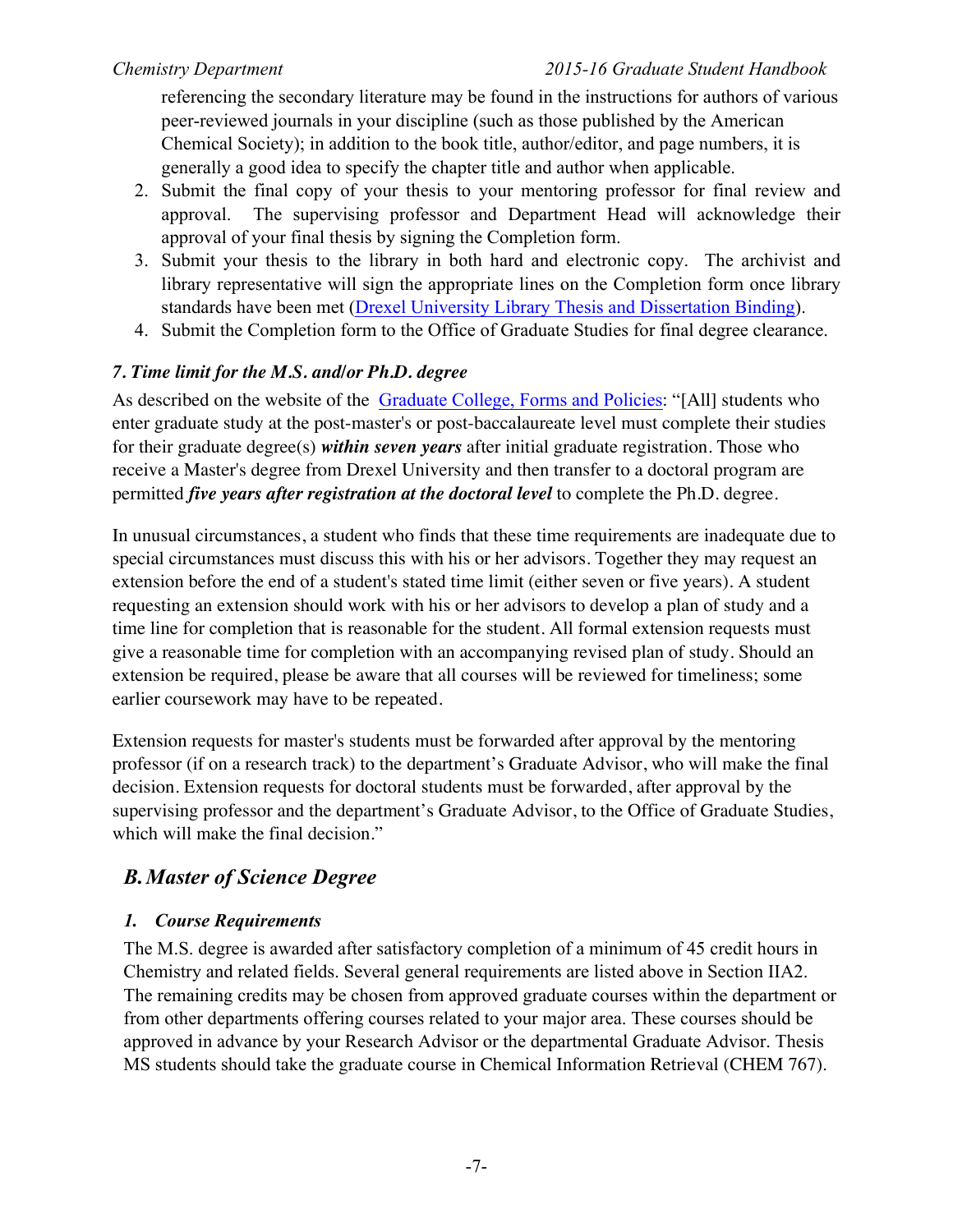### *2. Thesis Option*

The chemistry faculty strongly recommends the Master's thesis option, but realize it is not always possible or necessary for all part-time graduate students. M.S. candidates who receive financial aid in the form of a teaching assistantship or tuition fellowship are required to enroll in CHEM 898 (M.S. Thesis) and submit a M.S. research thesis or equivalent report. Within this option, Drexel's rule is that up to nine credits of coursework may be replaced by CHEM 898 (master's thesis); note that research credits (CHEM 997) are not limited so long as the student completes all course requirements described above. During the first quarter of course work a student should choose a Research Advisor with whom to collaborate in carrying out an original investigation in chemistry. The results will be written up in thesis form and submitted to a M.S. Thesis Review Committee consisting of the Research Advisor and two other departmental faculty suggested by the Research Advisor and approved by the GPC (See the C-5 form at the back of this Handbook). The acceptance by this committee of the M.S. thesis completes the thesis option requirements for the M.S. degree. Both the Thesis Review Manual, which describes the preparation and required format of the thesis, and the library binding requirements are available online as described above in section II.A.6. Note also Office of Graduate Studies requirements: if you take a Drexel M.S. degree (3.0 GPA required), you need to apply for readmission to the graduate program (i.e., as a Ph.D. Applicant), and for this, a cumulative grade point average of 3.50 is required.

### *3. Research Credits for Non-Thesis M.S.*

You may count up to nine credits of CHEM 997 towards a terminal non-thesis M.S. degree. However, you must submit a written report on the work that satisfies your Research Advisor. Students continuing without break toward the Ph.D. degree may count up to 9 credits of thesis and/or research toward the M.S. degree, as long as they have at the point of graduation with their M.S. successfully passed their cumulative exams; three credits may be counted, if cumes have been commenced and at least two passed. Note that the requirements are different for students in the B.S./M.S. program; consult the Graduate Advisor or Department Head.

# *C. Doctor of Philosophy Degree*

This degree is awarded in chemistry and earned in one of the areas of chemistry specified in section IB. The degree recipient must demonstrate scholastic breadth in chemistry as well as contribute significantly to scientific advancement in a chosen major area. Requirements of the program include general coursework; a thesis proposal; a candidacy exam procedure; a course on searching the chemical literature or technical writing (if the latter is approved by the Research Advisor) (see II.C.7); the first-authorship on a peer-reviewed paper (see II.C.9) and successful publication of a Ph.D. thesis (dissertation).

#### *1. Course Requirements*

Drexel University requires that 90 credits of graduate level work must be completed for the Ph.D. degree. Excluding research credits, the Chemistry Department requires a minimum of 30 credits of coursework in chemistry, which can include the fulfillment of the core course requirements outlined in Section II.A.2. The remaining coursework will consist of more advanced graduate chemistry electives and special topics courses that are mutually agreed upon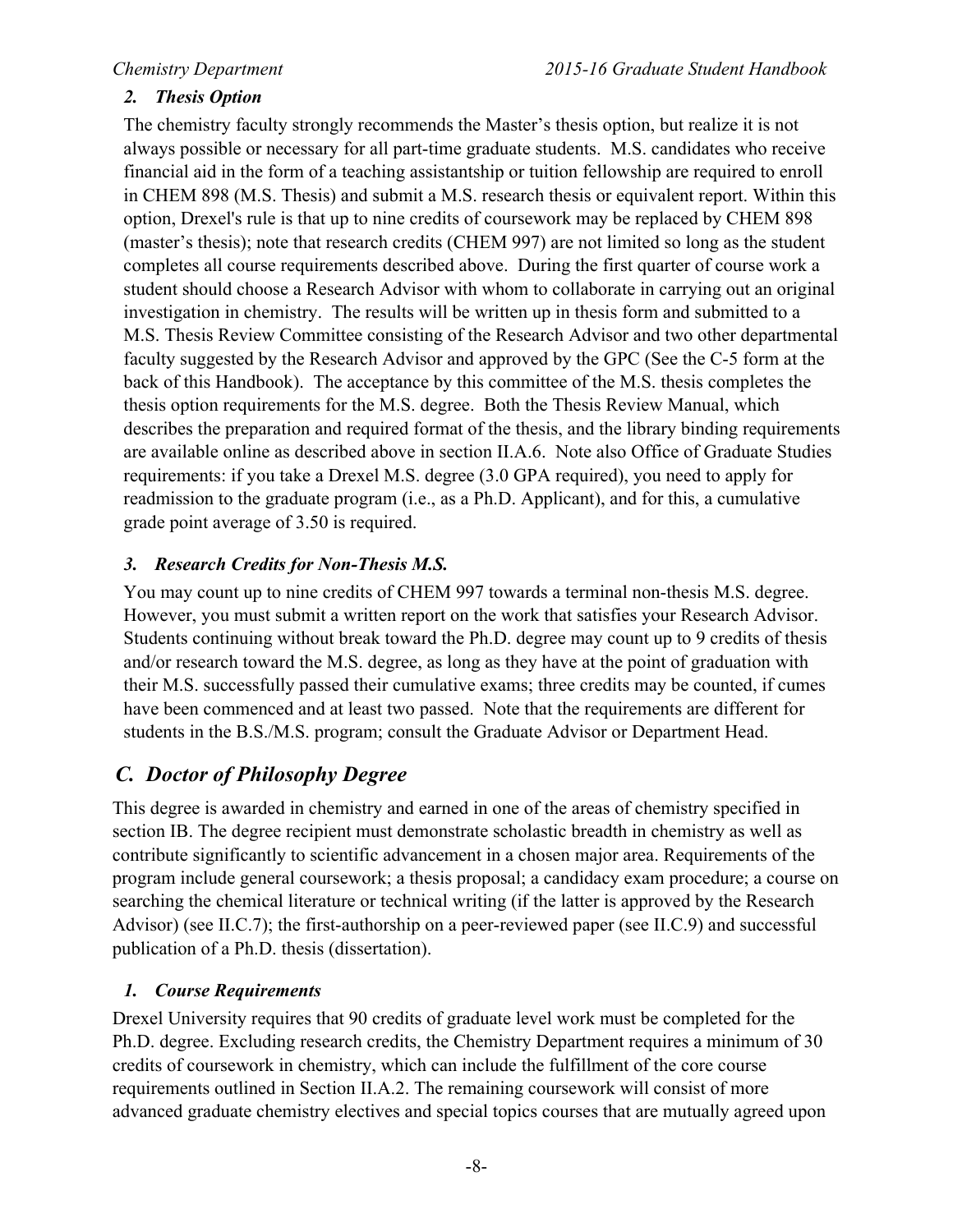by the student and the Research Advisor; ideally, these courses should be specified when a Plan of Study (D-1 form) is submitted. Note that the Chemistry Department requires students to maintain a cumulative GPA of at least 3.0 in lecture courses offered by the department or the GPC may recommend that the student not move forward to Candidacy.

Transfer of core course or elective credits from other institutions is possible, under conditions similar to those for the M.S. degree.

The minimum requirement of 30 Drexel graduate-level chemistry course credits may often be exceeded, depending on the number of core courses needed (as determined by the registration exams, see section II.A.2), the number of electives in the Plan of Study, or pre-Candidacy registration requirements.

As of 2007-2008, the Graduate College will not normally permit a Ph.D. student to take coursework toward an additional degree (*e.g.*, M.B.A.). However, individual courses of interest or of relevance to your Ph.D. may indeed be permitted. You should use a Drop/Add form for this purpose, obtaining first the approval of your Research Advisor, and then of the Graduate Advisor, who will inform the Graduate Office of this.

### *2. Thesis Proposal Seminar*

All Ph.D. students are required to give a 30-45 minute Thesis Proposal Seminar presentation related to their research. The seminar should be accompanied by a research report; the content and format is described below. The student's presentation will be followed by a question and answer session during which the student should demonstrate proficiency with regard to the broader context of his research project. Altogether, the student's presentation and the subsequent examination shall not last longer than two hours. The purpose of the Thesis Proposal is to promote a greater fundamental understanding about the student's own specific research project. This will also provide context and perspective about previous accomplishments in the field by other research groups as well as her/his own. This will help the student become more knowledgeable about her/his research project by (i) promoting a greater fundamental understanding about the student's own specific research project and (ii) providing context and perspective about previous accomplishments in the field by other research groups as well as her/his own. The Research Advisor is expected to provide considerable input to the student about the breadth and depth of the literature review, the essential papers to read (and comprehend), the historical and current topics to include and/or emphasize in the seminar, and of course the details of the research project. Three results are possible: pass, fail, or conditional pass with additional work required or further examination at a later date. The outcome of the Thesis Proposal Seminar will be adjudicated by a Thesis Proposal Committee comprised of 5-6 faculty whose composition is further specified below and must be approved by the Graduate Advisor in advance. The student's Research Advisor is not allowed to serve on the Committee, but may be present during any confidential questioning and/or deliberation by the Committee following the student's presentation and answering of questions from the general audience.

For the Thesis Proposal Seminar and the accompanying paper the following rules apply: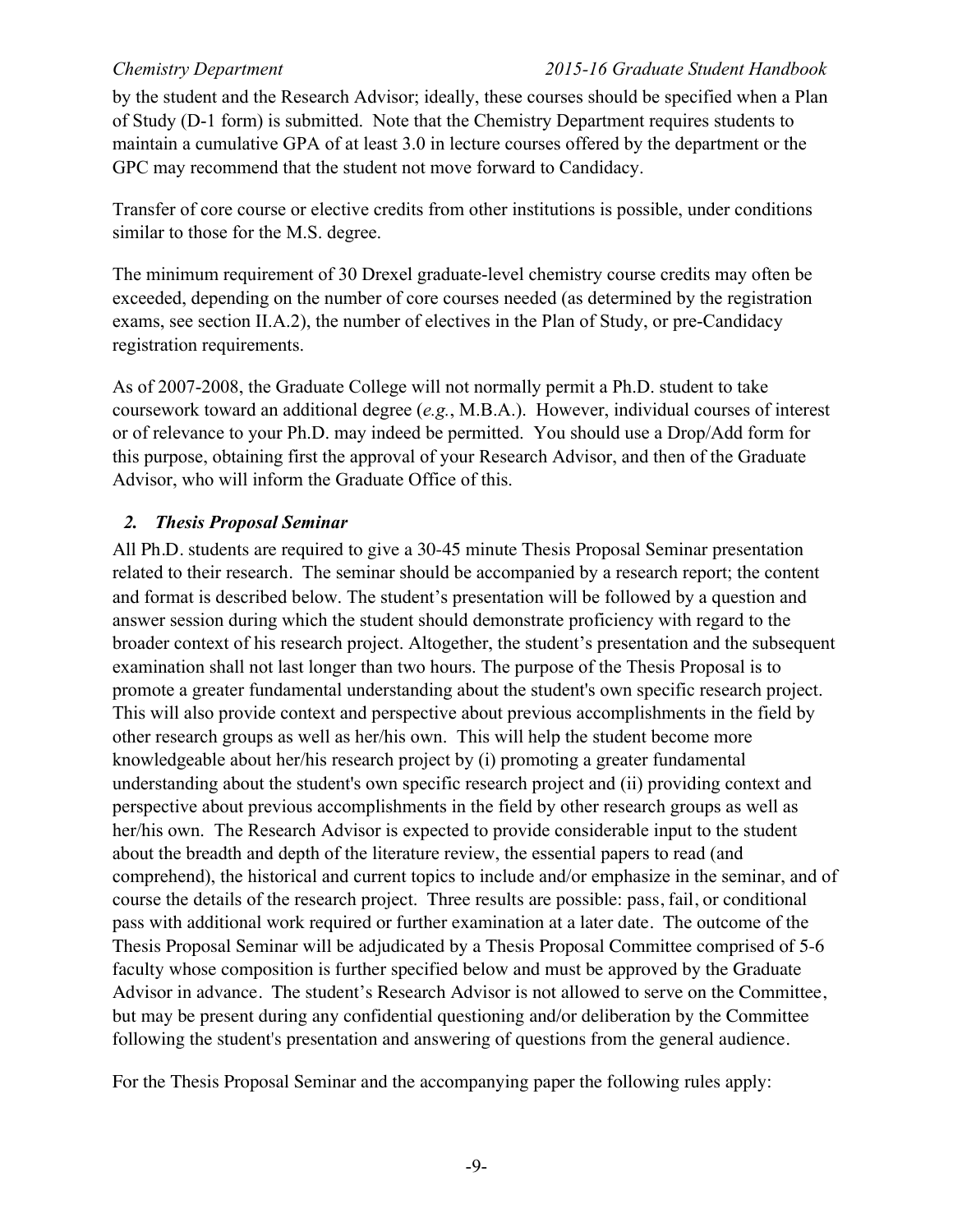#### *Chemistry Department 2015-16 Graduate Student Handbook*

- Both must include a review of the essential literature (30-50% of seminar and paper)
- Students must distinguish between essential and non-essential background literature (they should not include everything that is vaguely relevant)
- Both must identify the gap in the knowledge base (or an interesting question or a new application) that your research aims to address in the future, and discuss the initial steps towards addressing this gap. Explain the significance thereof. (20-50% of seminar and paper).
- Both must describe their research progress thus far (even if preliminary) (10-30% of seminar and paper)
- The style of the paper should be similar to a research grant proposal or a targeted review article, but content should be as described above.
- References should be in proper and consistent format, see notes above about avoiding plagiarism and citation of sources. In your talk, references on each slide are preferable, so the audience knows which reference goes with which idea.

The Thesis Proposal shall include a written report submitted to the committee two weeks in advance of the seminar. The report shall be no more than 10 pages in length including the text, reaction schemes, figures, and tables; references are not included in the page count. The format for the body of the text is as follows: 1-inch margins, single-spaced, with a 12-point font such as Arial, Helvetica, Times, or Times New Roman. The content is described above, and the student should also seek input from her/his Research Advisor throughout the writing process.

Full-time Ph.D. students are required to complete the Thesis Proposal requirement by the end of the Spring Quarter of their second year or, if they did not start in the fall term, at the end of the Summer Quarter of their second year in the graduate program. Part-time Ph.D. students are required to complete the Thesis Proposal requirement by the end of the Summer Quarter of their second year or, if they did not start in the fall term, at the end of the Fall quarter of their third year in the graduate program. This is a firm deadline for both full- and part-time Ph.D. students, i.e., there are no extensions. Note that to facilitate coordination with chemistry seminars by external speakers, the Thesis Proposal must be scheduled at least 3 weeks in advance (preferably more) via a C-3 form submitted to the Graduate Advisor, meaning that the C-3 form must be submitted by the end week 6 of the term in which the Thesis Proposal is due.

Students who do not meet the above deadline will be required to present both the *first* Thesis Proposal Seminar and a *second* literature seminar within 3 months of the original deadline for the first Thesis Proposal Seminar, with the second seminar in an area outside the area(s) of the research group in which the student resides. Students who fail to meet the deadline for the second (penalty) literature seminar will be dismissed from the graduate program.

The Thesis Proposal Seminar Committee members will ask questions specific to the research seminar, as well as general questions related to the candidate's intellectual preparedness for the remaining graduate program experience. Combined with the student's presentation, the time for questioning of the student by the committee shall not exceed two hours. Following the committee's questioning, the student will be excused and the committee will reach a decision, which will then be conveyed immediately by the Chairperson to the student. A satisfactory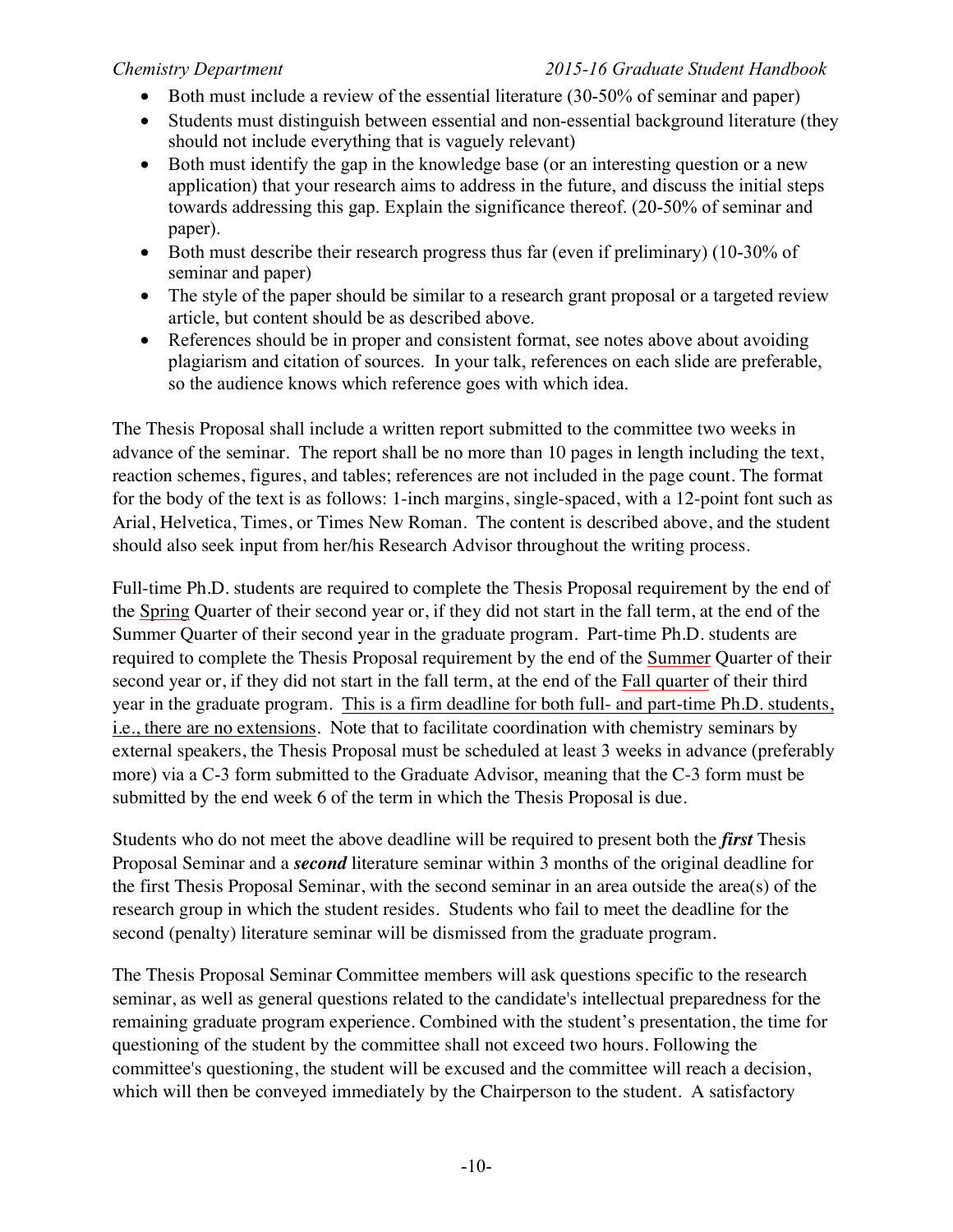outcome enables the student to continue toward the Ph.D. degree (begin taking or continue taking cumulative exams, etc.).

In the event that a student's Thesis Proposal Seminar is not completely satisfactory, the Committee may require supplementary written material and a short additional presentation or a second full-length Thesis Proposal Seminar, whichever is more appropriate as determined by the Thesis Proposal Seminar Committee in consultation with her/his Research Advisor. Any additional requirements must be completed within one month of the original seminar. The Committee Chairperson (Chair) will notify the student of the final outcome in two weeks or less via a departmental C-3a form.

The Ph.D. student presenting the seminar, in consultation with his/her Research Advisor, selects the Chair and members of the Thesis Proposal Seminar Committee, in accordance with the university's general rules for the selection of doctoral student committees:

- The Ph.D. student's Research Advisor may not be a member of the Committee, and may contribute to the proceedings only if permitted by the Chair.
- The Committee *must* include one member from *outside the Department*, who may be from another university, and must be a tenured or tenure-track faculty member from an appropriate discipline in a Ph.D.-granting institution. The external member should be an expert in the field of the student's research.
- All members of the committee should be research active. Research active is someone who has published in the primary literature within the last 3 years, or is currently advising graduate students. Ideally a majority (3 out of 5 committee members) should publish in the field of the student's research. In the case that sufficient expertise is not present in the department a suitable solution is the use of 2 external members that are experts in the field of the student's research. Personality conflict is generally not a valid reason for excluding a faculty member in our department from your committee, when that faculty member is an expert in your field of research.
- The Committee must include at least one member of the departmental GPC.
- One voting member of the examining Committee who is of emeritus/retired status from Drexel (as an "internal" member) or another chemistry graduate program is permissible.
- Note that although a total of five committee members is required by Drexel, a sixth is strongly recommended in case of some unavoidable absence. Additional members not fulfilling the above requirements may serve, but have no vote.
- The Graduate Advisor has been asked by the faculty to make sure all committees are in line with the above rules. In some ambiguous cases, the Graduate Advisor will consult with the Chair of the GPC prior to making a decision. The Graduate Advisor can refuse to sign if the committee does not meet the above criteria, keeping in mind that committee members that are experts in the field of the student's research should be used unless such experts do not exist in the region.
- Ideally, one should use the same committee for all Drexel PhD hurdles (or a subset thereof)

Further details worth noting regarding the Thesis Proposal Seminar are: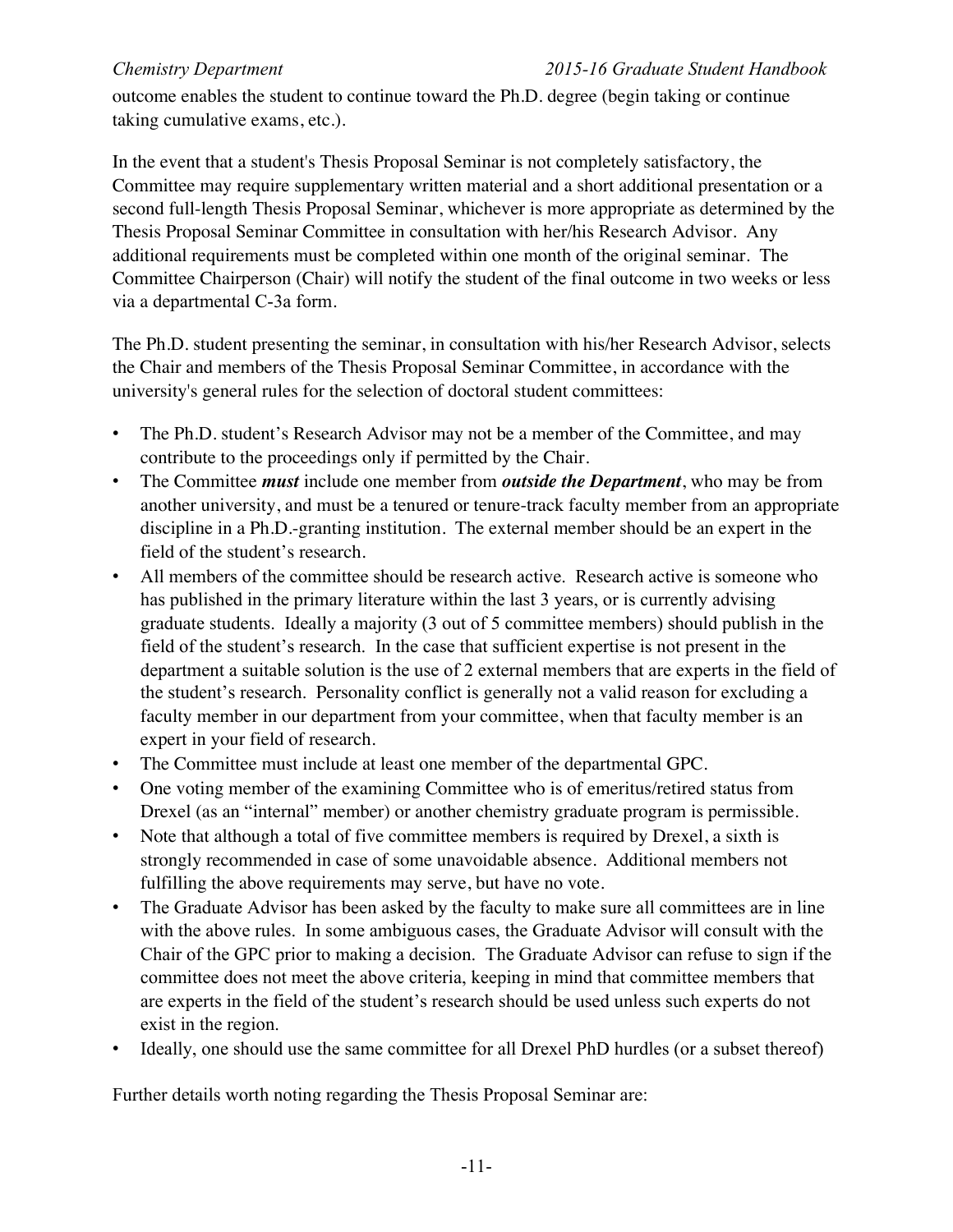- A departmental C-3 form is required for scheduling of the Thesis Proposal Seminar and the appointment of the committee members. The Thesis Proposal Seminar must be scheduled at least 3 weeks in advance (preferably more) for coordination with chemistry seminars by external speakers.
- You may be required to use a sign-up sheet, to ensure that student seminars are spaced out evenly throughout the term, and that seminars do not occur during finals week.
- The Research Advisor will advise the student on the suitability of her/his Thesis Proposal Seminar (breadth and depth of the literature search, the essential papers to read, the historical and current topics to include and/or emphasize, etc.), as well as the title and abstract that must be distributed at least 1 week in advance to the Chemistry Department for announcement/publicity purposes.
- You must ensure that all the members of your Thesis Proposal Seminar Committee know in advance the date, location and time of the Seminar.
- The title, abstract, date, time and location of the Thesis Proposal Seminar must be advertised in writing in the Department and on the departmental web site at least a week in advance.

# *3. Ph.D. Candidacy*

The University considers students "Ph.D. Applicants" until they have passed into Ph.D. Candidacy status. In order to formally become a "Ph.D. Candidate" in Chemistry, you must have (a) passed five cumulative exams, (b) completed 45 credits of graduate work (or 15 credits at Drexel, if you entered with "post-Masters's" status) and (c) passed the Thesis Proposal Seminar.

Once these conditions are met the University D-2/2a forms have to be submitted to the Graduate Advisor (along with a copy of your M.S. transcript if you entered post-M.S.).

### *4. Written (Cumulative) Exams*

Written exams designed to evaluate your chemical knowledge (normally in your major area of interest) are given monthly during the academic year and occasionally during the summer at the discretion of the faculty. They are normally held on the first Saturday of each month, in Disque 307 at 10:00 am; the exact dates and times are posted on the Departmental website.

*All Ph.D. students must begin taking cumulative exams no later than the beginning of their second year in the program***.** Cumulative exams must be taken sequentially, with one unexcused absence allowed, until **five are passed or six are failed**. Six failures are a basis for dismissal from the Ph.D. program. The Department requires that you be registered for at least one course during the term in which you take your first cume.

First year cume options: Prior to the beginning of the second year in the PhD program, a student can elect to take *one* cumulative exam on the topic of her/his choosing<sup>2</sup> with no requirement to take a second cumulative exam in the first year. If a first-year student elects to take a *second* cumulative exam, however, then *that student must begin taking cumulative exams once a*

 $\frac{1}{2}$ <sup>2</sup> from among the topics announced by the faculty members who are writing cumulative exams that month.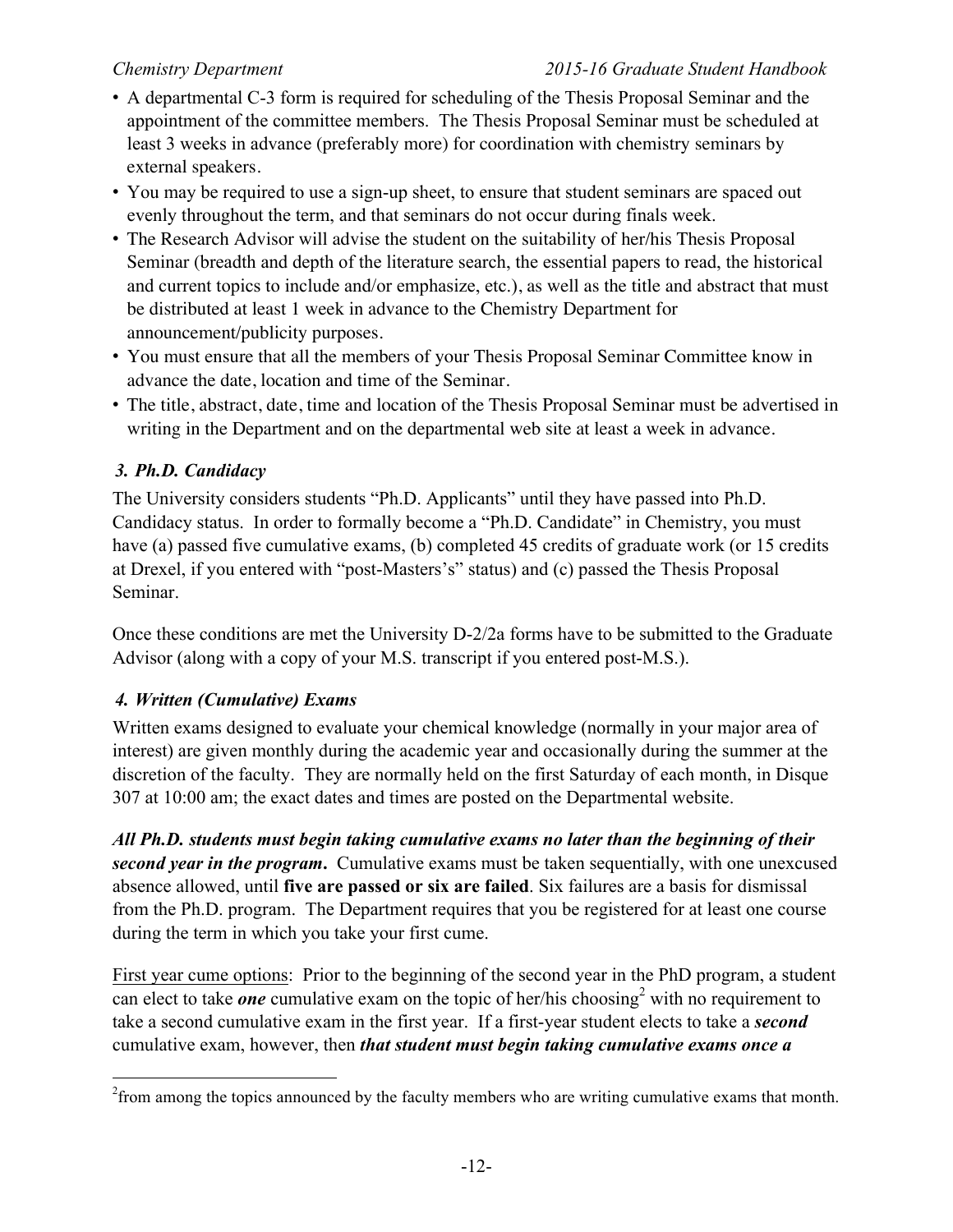*month without interruption* except for the summer period when no exams in the relevant subdiscipline are offered (August, September, and possibly July).

The topic(s) of the cumulative exams may, or may not, be announced prior to the exam, depending on the sub-discipline. It is your responsibility to make sure that the appropriate faculty member(s) is/are aware of the need to provide a cumulative exam for you to take in any given month. This is particularly so if you are taking an exam outside the chemistry subdiscipline specified on your C-2 form. At least three of the five passes must be in the student's selected area of specialization; it is therefore important that your area of specialization be chosen carefully in consultation with your Research Advisor.

#### *5. Thesis Advisory Committee*

Following the completion of the cumulative exams, the Ph.D. Candidate must select, in consultation with her/his Research Advisor, a Dissertation Advisory Committee (Form D-3). The DAC shall have at least five members, two of whom shall represent an area outside of the candidate's area of specialization. At least one of committee members shall come from outside of the Chemistry Department. The student's research advisor can be a member of the committee. It is desirable that non-Chemistry faculty who served on the Thesis Proposal Committee also serve on the DAC. The tasks of the DAC are described in section II.C.6. Assembling the committee and obtaining approval from the Graduate Advisor is the obligation of the student, who has to submit a D3 form. The Final Oral Defense Committee shall contain all members of the candidate's DAC with the exception of the student's Research Advisor. In addition, a tenured or tenure-track faculty member from another PhD-awarding institution shall join the committee as an additional outside member. This outside member must be an expert in the field in which the candidate has worked for his/her thesis. He/she should be a research-active member of his/her faculty. The choice of the outside member has to be approved by the GPC Chair and by the College of Graduate Studies (as stipulated in the Graduate College's handbook).

#### *6. Annual Check of Progress*

After having passed their Thesis Proposal Exams, all full-time and part-time research students are required to meet at least three members of their Dissertation Advisory Committee (DAC, section II.C.5) during the spring term of their third year. If possible one of the outside members of the DAC shall be present. Students have to arrange for this meeting and inform the Graduate Advisor and the GPC chair once the meeting has been scheduled. They should send a three-page report about their research progress one week before their meeting with the committee. That report summarizes their accomplishments and lists their publications and conference presentations. At the meeting the student will present his or her research to his/her DAC, which will discuss with him/her the content of the presentation and the progress of his/her research. The annual review should be comprised of a 20-minute presentation and 30 minutes of questions or of a combination not to exceed 50 minutes. After the meeting the DAC will meet and discuss the performance. The latter can be judged as either 'satisfactory', 'needs improvement' or 'unsatisfactory'. If the verdict is 'needs improvements' or 'unsatisfactory' the DAC will stipulate corrective actions and expectations with regard to future performance. In the case of unsatisfactory performance the student will be asked to convene another meeting after 6 months, at which his/her progress and his/her compliance with suggestions will be checked by the committee. If the latter deems the performance still as 'unsatisfactory', the DAC will recommend to the GPC to dismiss the student from the graduate program. In the case of a 'needs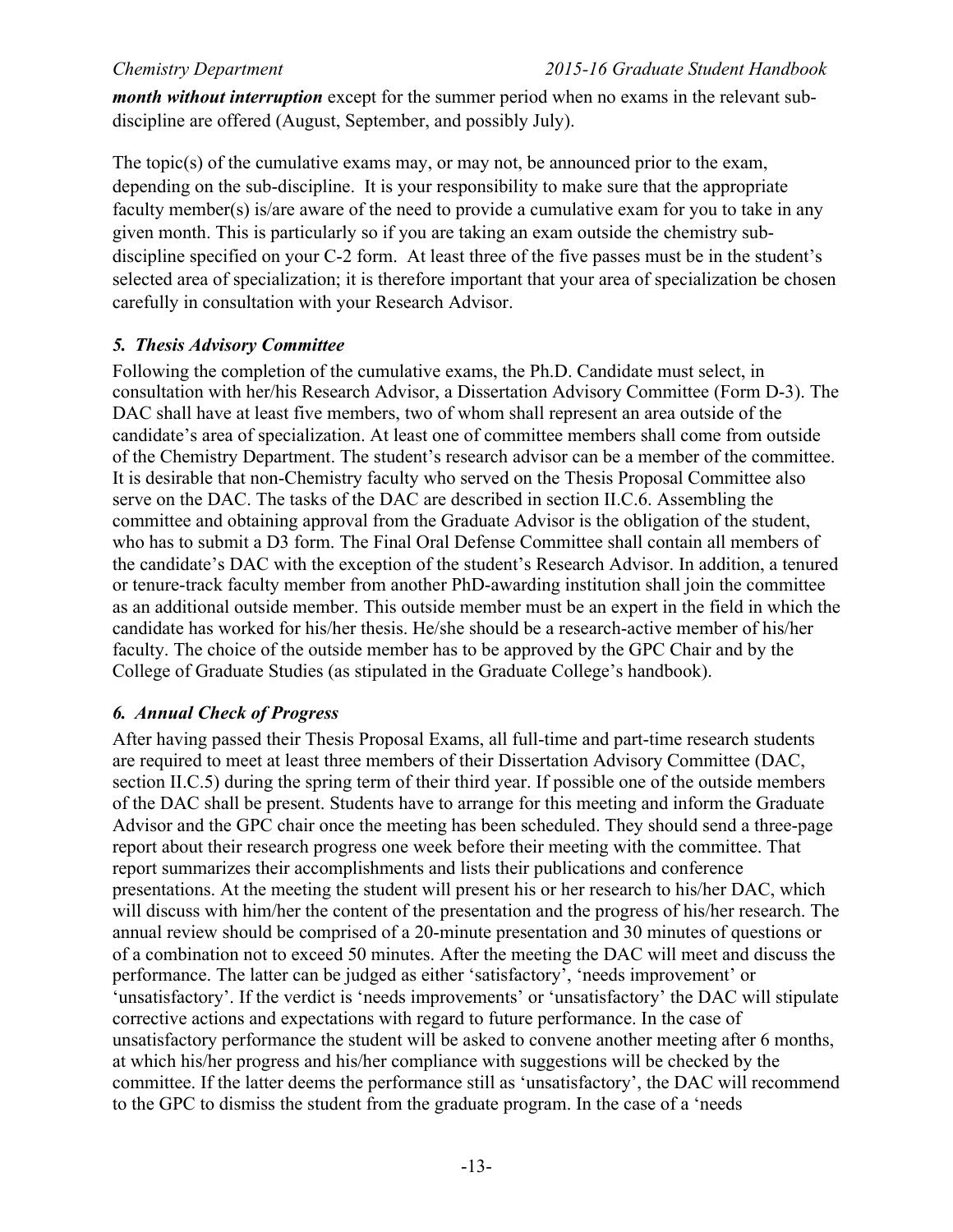improvement' judgment at the end of a regular annual meeting the student has to obtain a 'satisfactory' on his/her performance at his/her next annual meeting. Two consecutive 'needs improvement' judgments will be considered as 'unsatisfactory' and will trigger another review after 6 months as described above. All decisions of the DAC will be documented by minutes and by the D3b form.

#### *7. Communication Requirement.*

The communication or language requirement may be satisfied by completing a graduate course in Chemical Information Retrieval (CHEM 767) or Technical Writing (e.g., COM 510) if the latter is approved by the Research Advisor.

### *8. Ph.D. Thesis*

A Ph.D. thesis, the heart of the Ph.D. degree, must be written and correctly formatted by the student, accepted by the Research Advisor, presented to the Ph.D. Final Oral Defense Committee (Form D-4), and defended orally. A copy of the Thesis Style Manual may be downloaded from the Hagerty Library website, http://www.library.drexel.edu/servicesdocs/thesis/thesismanual.pdf. According to university requirements (Form D-4), the presentation and oral defense must be scheduled "at least four (4) weeks prior to the final defense."

Members of the student's Ph.D. Final Oral Defense Committee should be selected in mutual consultation with the student's Research Advisor as the student nears completion of her/his dissertation, but no later than four (4) weeks prior to her/his final defense (Form D-6).

The Committee is normally composed similarly to (and is often the same as) the Dissertation Advisory Committee. The Ph.D. Candidate's Research Advisor, the Graduate Advisor, and the Graduate Studies Office must approve the composition of the Ph.D. Final Oral Defense Committee. Other specific rules governing the composition of the committee are as follows:

- The candidate's Research Advisor may not be a member of the Committee, and many contribute to the proceedings only if permitted by the Chair. The Committee *must* include one member from *outside the University*, who must be a tenured or tenure-track faculty member from a Ph.D. granting institution and from an appropriate discipline. The external member should be an expert in the field of the student's research. All members of the committee should be research active. Research active is someone who has published in the primary literature within the last 3 years, or is currently advising graduate students. Ideally a majority (3 out of 5 committee members) should publish in the field of the student's research. In the case that sufficient expertise is not present in the department, a suitable solution is the use of 2 external members that are experts in the field of the student's research. Personality conflict is generally not a valid reason for excluding a faculty member in our department from your committee, especially when that faculty member is an expert in your field of research*.*
- The Committee must include at least one member of the departmental GPC.
- One voting member of the Committee who is of emeritus/retired status from Drexel or another chemistry graduate program is permissible. Note that a total of five committee members is required by Drexel – a sixth is strongly recommended in case of some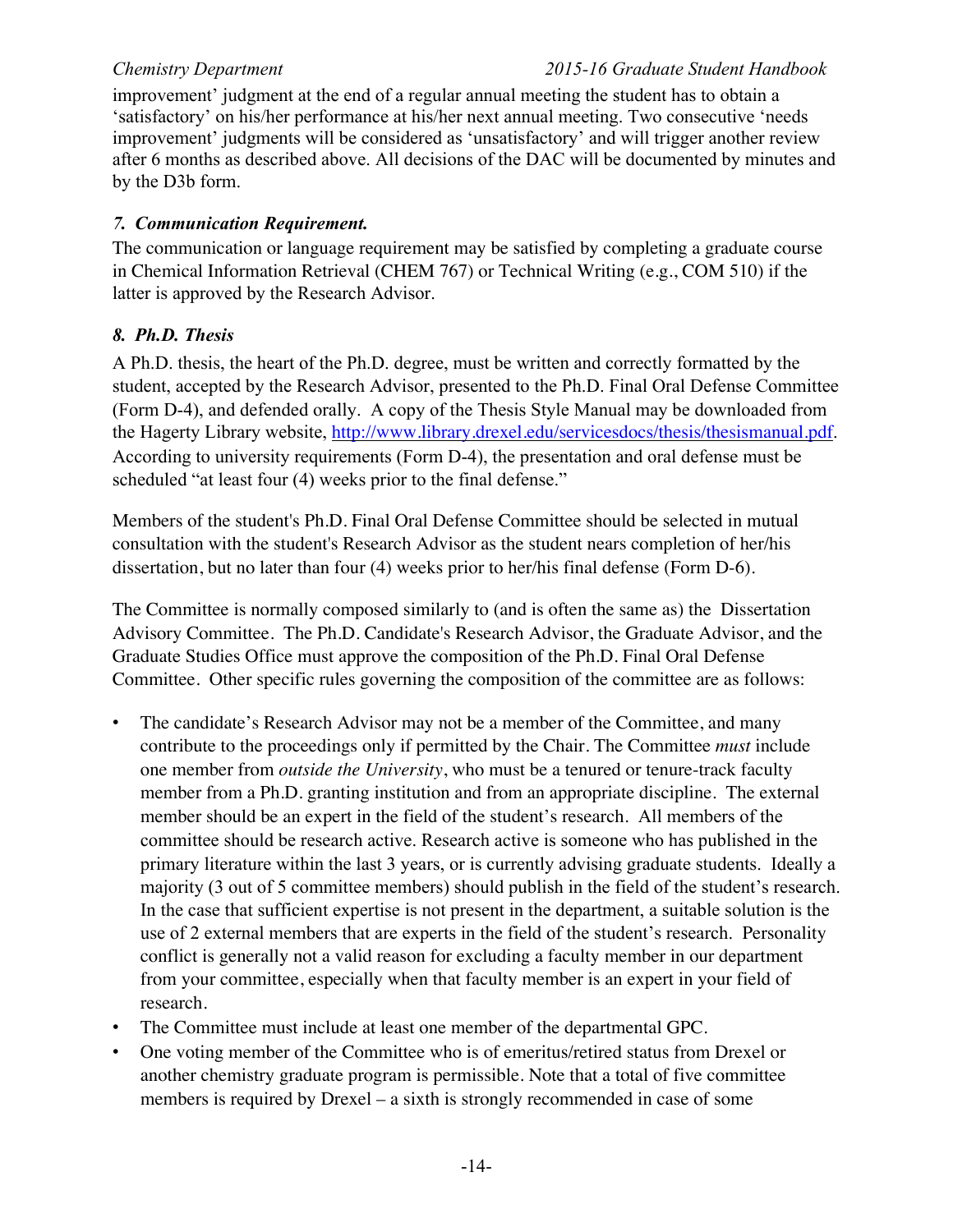unavoidable absence. Additional members not fulfilling the above requirements may serve, but have no vote.

The Graduate Advisor has been asked by the faculty to make sure all committees are in line with the above rules. In some ambiguous cases, the Graduate Advisor will consult with the Chair of the GPC prior to making a decision. The Graduate Advisor can refuse to sign if your committee does not meet the above criteria, keeping in mind that committee members that are experts in the field of the student's research should be used unless such experts do not exist in the region.

It is the responsibility of the student, not his/her Research Advisor, to submit an acceptable Ph.D. thesis. However, the final defense is not to be scheduled until (i) the Research Advisor *and* the Graduate Advisor have approved the Ph.D. Final Oral Defense Committee, as indicated by their signatures on Graduate Studies Form D-6 (Final Oral Exam); and (ii) the student has published at least one peer-reviewed article in a scientific journal that is part of her/his PhD research (see section II.C.9).

One or more members of the examining committee will often be willing to read and comment on at least one draft of the thesis before presentation of the finished version to the committee for the defense. However, a copy of the finished thesis must be received by each member of the examining committee no later than two weeks prior to the final defense. The date, time, location and title of the final defense must be announced publicly in writing and on the departmental web site at least one week prior to the date of the oral presentation. Inclusion of a brief abstract with the announcement is encouraged. When scheduling your final defense, once you have confirmed that *every* member of your committee is available on the proposed day and time of your defense, you should then ask the department secretary to reserve a suitable room. The final defense of the Ph.D. thesis consists of two parts:

- A public 40-60 minute seminar on the thesis research followed by general questions from the audience with the committee in attendance.
- A private (candidate plus committee) question/answer session (Final Oral Exam), convening shortly after the public seminar.
- For the Ph.D. thesis exam, you need an Exam Report Form, D-5. The "Adviser" signature is that of the research adviser. The Thesis Approval Form can be brought to the exam for the approving extra-departmental committee members, if it would be inconvenient for them to sign their acceptance at a later date. The signatures of the Chair and the Adviser will be withheld until any required thesis corrections have been made. After the exam, the committee members should provide the candidate with clear indication of what corrections are required in the thesis. Some committee members may wish to check the edits, but the Chair or Adviser otherwise assumes final responsibility for verifying the edits.

#### *9. Publication requirement*

The publication of scientific articles in discipline-appropriate, peer-reviewed journals is the primary method for disseminating research results to the broader scientific community. Given that the dissemination of such results is essential for the advancement of science as well as an essential skill for the individual scientist, every Ph.D. Candidate must submit to the Graduate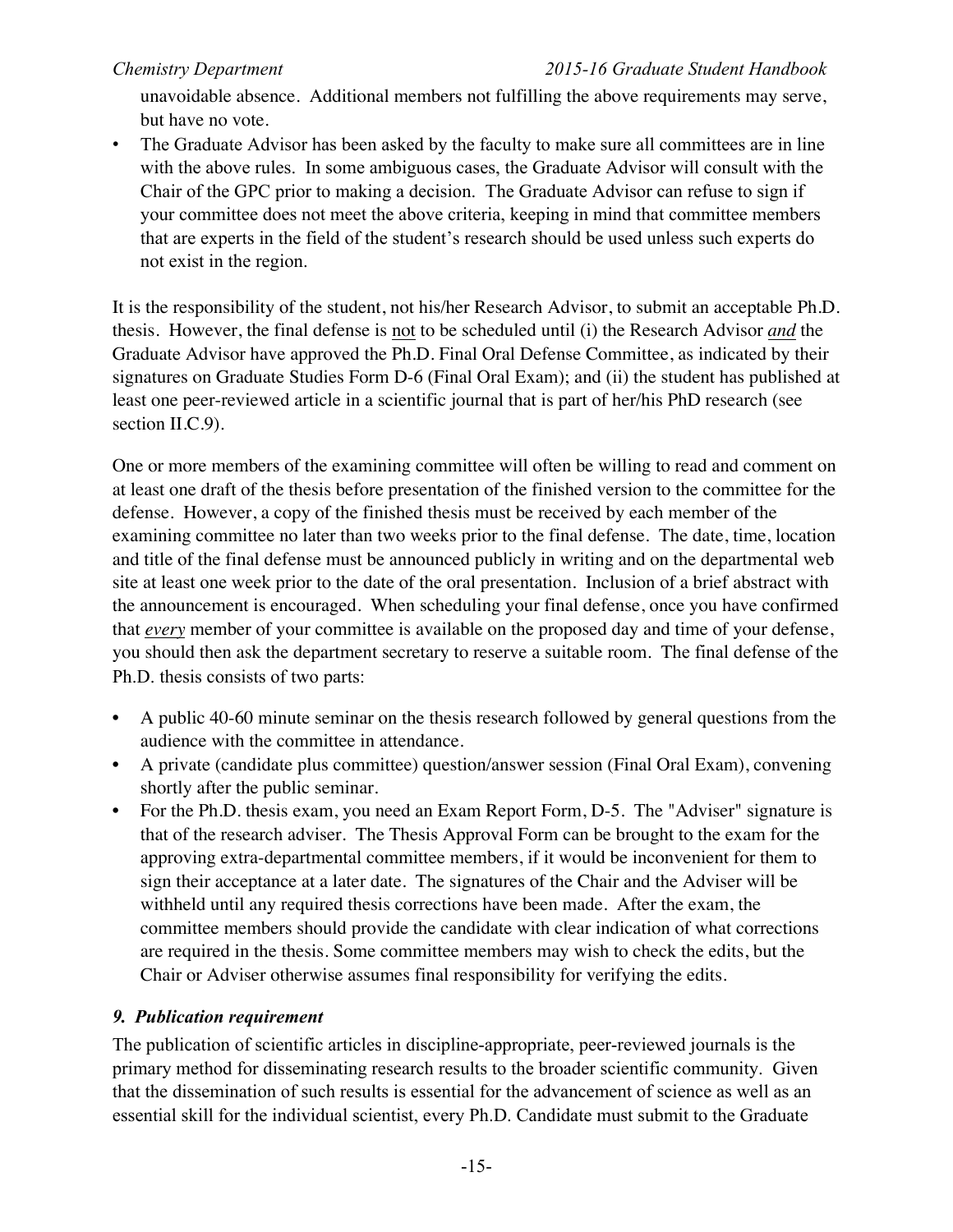#### *Chemistry Department 2015-16 Graduate Student Handbook*

Advisor, at least four (4) weeks in advance of the Final Defense, evidence of at least one (1) peer-reviewed publication in a scientific journal that is part of her/his PhD research and on which he/she is the first author, which documents that he/she contributed the majority of the experimental and/or theoretical results. Acceptable evidence is either (i) an electronic copy (pdf) of the published article or (ii) a DOI number that enables the access to a copy of the paper or (iii) a letter (or email) from the journal editor confirming that the article has been accepted. Importantly, the submission of a manuscript for publication in a peer-reviewed journal without its subsequent acceptance does not fulfill the publication requirement. In cases where the fulfillment of the requirement is ambiguous for whatever reason, the issue will be adjudicated by the GPC. Students shall be advised that this paragraph stipulates a minimal requirement. The Research Advisor has the right to expect a higher productivity for graduation. Without his/her approval, no student can move towards his/her final defense $\vert$ <sub>1</sub>.

# **III. Graduate Advising**

Students who have selected a Research Advisor should consult that person for information and advice on the graduate program in chemistry. For more general or procedural information, full time students should consult with the departmental Graduate Advisor, while part-time students should confer with either the departmental Graduate Advisor or the Chair of the GPC.

In the case of some irresolvable disagreement between the student and the Research Advisor, the student should consult with the Graduate Advisor and the Department Head. The next four levels of appeal are (i) the Associate Dean for Graduate Studies in the College of Arts & Sciences (CoAS), (ii) the Dean of CoAS, (iii) the Vice-Provost for Graduate Studies, and (iv) the Provost of the University, the latter being the final arbiter. Please check the Graduate Studies' and/or Provost's website(s) for a formal appeals procedure.

# **IV. Graduate Support**

Financial aid is typically available in the form of a teaching assistantship (TA), research fellowship (RF), and/or tuition remission. Exceptional applicants will also be nominated for a supplemental Dean's Fellowship (\$3,000/year) or Provost's Fellowship (\$5,000/year). Teaching assistantships and tuition remission are available from the department on a competitive basis and are therefore not automatically given to every student who is admitted into our graduate program. Both incoming and resident graduate students are considered by request for a departmental TA/tuition remission. RFs are available from individual faculty members via their research grant funds. Please note that the university does not allow you to hold any other employment in addition to a full teaching or research assistantship.

New and full-time M.S. & Ph.D. students who are self-supporting (don't have a TA) and have GPA's of 3.5 or greater are eligible to apply for a one-time \$3,000 Dean's Fellowship offered by the Vice-President of Enrollment Management. This Fellowship is applied as an offset against the student's tuition bill.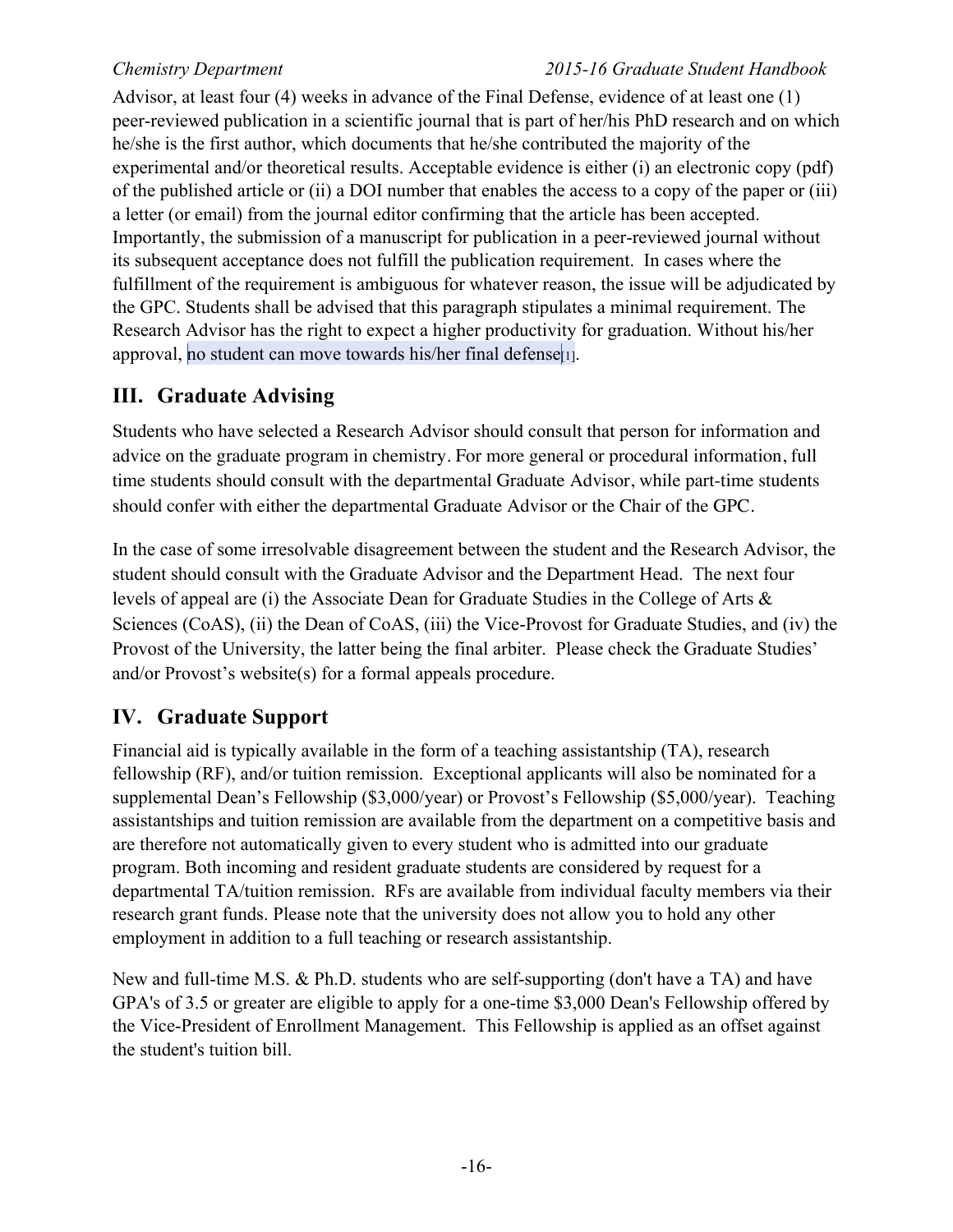# *A. Teaching Assistantship (TA)*

The current standard Teaching Assistantship (TA) is a 12-month, October-September appointment. Teaching Assistants are required to teach for three out of the four quarters (normally Fall-Winter-Spring); the possibility of not teaching during a quarter other than Summer is dependent on Departmental teaching needs. Students with TAs and RFs usually also receive tuition remission for the (substantial) costs of graduate tuition. M.S. students are not eligible for TA support at Drexel, and tuition remission is normally not awarded without an accompanying TA or RF appointment.

In return for departmental support (TA and tuition remission), the chemistry department expects each teaching assistant to carry out his or her duties conscientiously and responsibly. Failure to do so (*e.g.*, not enforcing the eye protection or other safety requirements in lab classes) can result in the loss of the assistantship. If, because of some emergency (such as illness or getting snowedin during winter), the TA is unable to attend a class, he/she has to make sure that he/she has made a mutual "back-up" agreement with another instructor, so that one can take the other's place at short notice. The faculty generally does likewise.

The duties of a teaching assistant are somewhat similar to those of the other teaching staff in the department, generally involving the instruction and guidance of undergraduates in laboratory and recitation classes, most frequently in freshman chemistry courses (CHEM101-CHEM167). Each teaching assistant works in conjunction with, and under the guidance of one of the chemistry faculty, who has responsibility for the design and execution of the course sequence, and for giving the lectures in the course. When assigned to a course, the TA should therefore consult with the faculty member who is in charge of the course to determine what your duties will be for the coming quarter.

The types of activities in which one will find oneself involved include: running labs and recitations; grading of students' lab reports, recitation quizzes and exams; and helping faculty to develop and prepare materials for labs and exams. This translates into an average of 6-8 hours per week of classroom activity (22 quarter contact hours per year), plus roughly twice that number of hours per week of related work outside the classroom.

New teaching assistants are usually assigned to one of the freshman sequences. Because these are large courses, there are often substantial numbers of recitation and/or lab instructors involved, so that it is necessary to hold informational/organizational meetings weekly; attendance at these meetings is mandatory unless the instructor in charge specifies otherwise.

# *B. Tuition Remission*

Remission of graduate tuition is generally awarded only in conjunction with graduate teaching assistantships. It covers the flat tuition rate to be paid for a full time student as set by the College of Arts and Sciences. The respective amount is currently \$ 5,000, but it will increase over the next few years. Contingent on his/her performance in teaching and research, a PhD-level student can generally expect TA support for a period of five years. After these five years, students will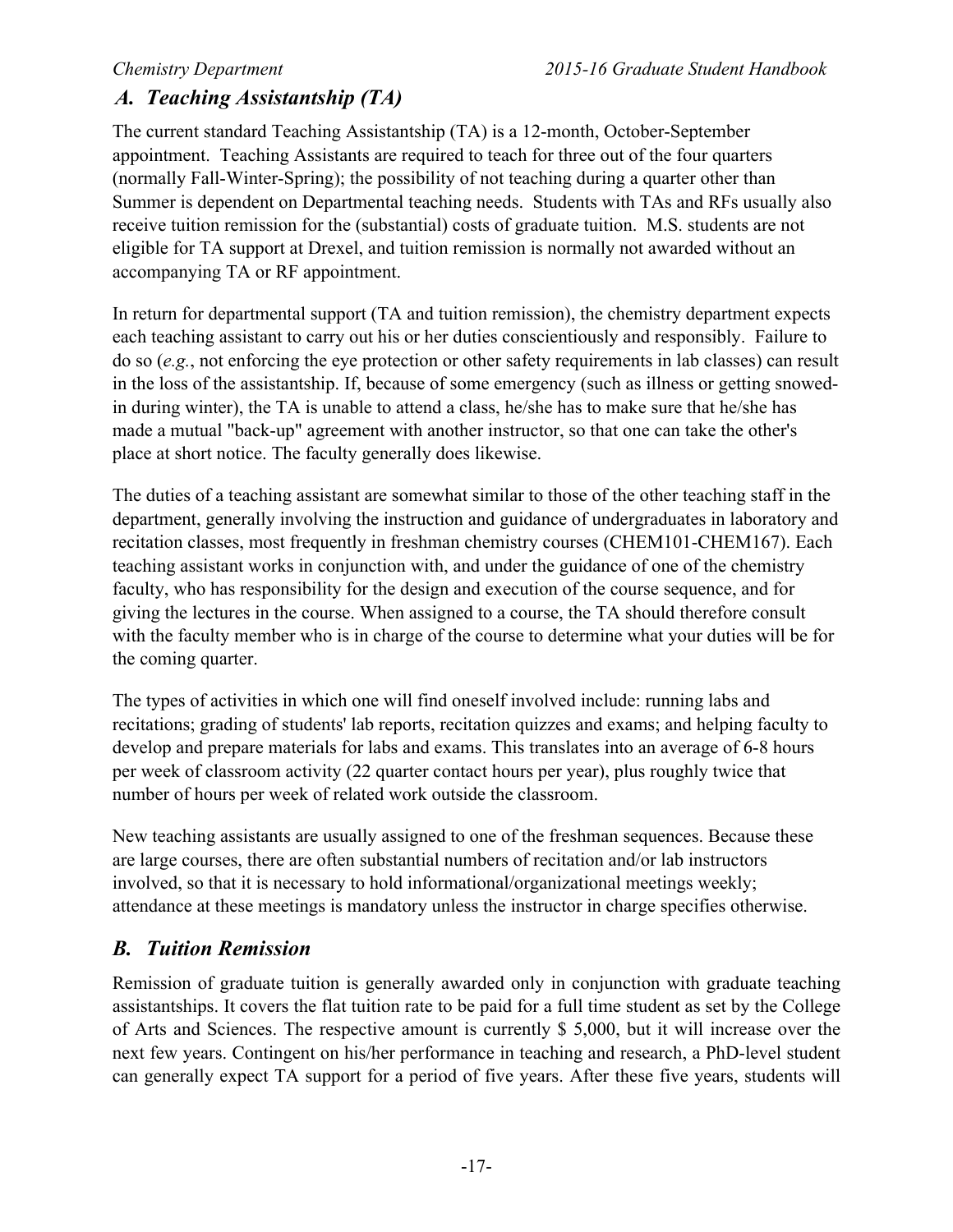receive 100% tuition remission for their next quarter. Afterwards, the tuition remission will be reduced in increments of 20% per quarter.

# *C. Research Fellowship (RF)*

A Research Fellowship (RF) may be arranged with the Research Advisor if sufficient grant funds are available; the stipend is determined by the Research Advisor. Part of the working relationship between a Research Advisor and a research student is that there must be a mutual agreement as to what tasks and responsibilities are involved in a particular RA. When one becomes interested in doing research work with a given faculty member, one may want to inquire about the possibility of a Research Assistantship. M.S. students are eligible for RA support at Drexel.

# *D. Satisfactory Progress*

Continuation of any of the above forms of financial aid is contingent on satisfactory academic and research performance. Performance is evaluated annually by the Graduate Program Committee and based upon the student's academic transcript and research progress reports (see section II.C.6). The department generally supports Ph.D. students (via stipend and/or tuition remission) for no more than 20 quarters of graduate work from the date in which they entered the graduate program, except in the case of a department-approved leave of absence. Support beyond the first 20 quarters is strictly at the discretion of the department and/or the Research Advisor if the latter has funds to support a graduate student. M.S. students are not eligible for teaching assistantships (section IV.A), but may receive financial aid from the university for their first 8 quarters of graduate study. M.S. students may also apply for a one-time Dean's Fellowship of \$3000 (see section IV. Graduate Support) if their GPA is 3.5 or higher.

# *E. Taxes on Fellowships*

Some foreign student holders of graduate fellowships (*e.g.*, the P.R.C., Poland) find that tax treaties between their home country and the U.S. hold advantages for them with respect to Federal income taxes, which U.S. Residents rarely escape. City of Philadelphia and Pennsylvania state income taxes on Fellowship stipends are difficult to avoid. Tuition remission is usually not taxed.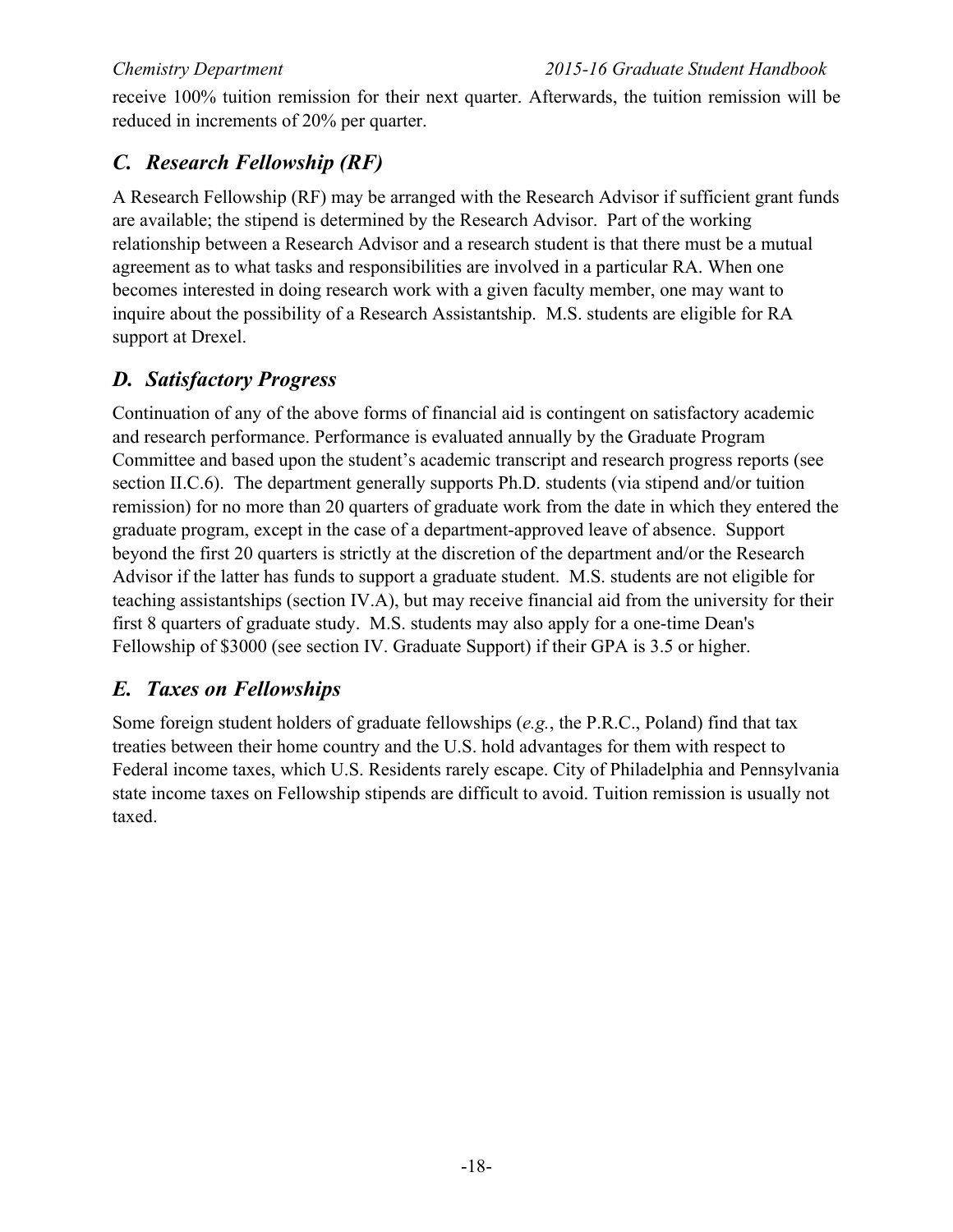### **V. Course Selection**

#### *A.Core Courses*

#### **1. Analytical Chemistry**

- **CHEM 530, Spectroscopic Methods, Fall:** Introduction to optics, interaction of electromagnetic radiation with matter, design of optical instruments, survey of spectroscopic methods of analysis.
- **CHEM 531, Chromatographic Methods, Winter:** Principles of separation, resolution theory, pressure- and voltage-driven flow, separative and dispersive transport, survey of chromatographic instrumentation (pumps, injectors, columns, detectors), survey of chromatographic separation modes and applications
- **CHEM 755, Mass Spectrometry, Spring:** Basic interpretive skills for organic & biochemical analysis; survey of ionization methods, ion selection or separation techniques and detection; applications in chemistry & biology.

#### **2. Inorganic Chemistry**

- **CHEM 521, Inorganic Chemistry I, Fall:** Review of electron-counting rules (including 18 e Rule) & their correlation with structure. Molecular symmetry. Coordination complexes: structure, constitution, isomerism & chirality; complexation in solution, the chelate effect; HSAB concept. X-Ray diffraction applied to inorganic molecules: utilization of CIF files; Bond Valence Sum; lattice types. Qualitative MO approach for homonuclear systems.
- **CHEM 522, Inorganic Chemistry II, Winter:** Group theory with applications to the bonding, magnetic and optical properties of inorganic molecules. Transition metal cations in crystal fields of various symmetries, crystal field stabilization energy. Molecular orbital construction for polyatomic and centric molecules. Spectroscopy/structure relationships for inorganic molecules (first part).
- **CHEM 523, Inorganic Chemistry III, Spring:** Redox potentials and basic electrochemical methods; inorganic spectroscopy and structure (continued); reaction kinetics; metalloprotein examples.
- **CHEM 772, Bioinorganic Chemistry:** Metal transport and storage in biological systems, structure and function of metalloenzymes, reaction mechanisms, synthetic systems for metalloenzyme modeling.
- **CHEM 771, Organometallic Chemistry:** Structures, reactivity, mechanisms of important organometallic complexes and reactions. Applications in organic synthesis and polymer chemistry.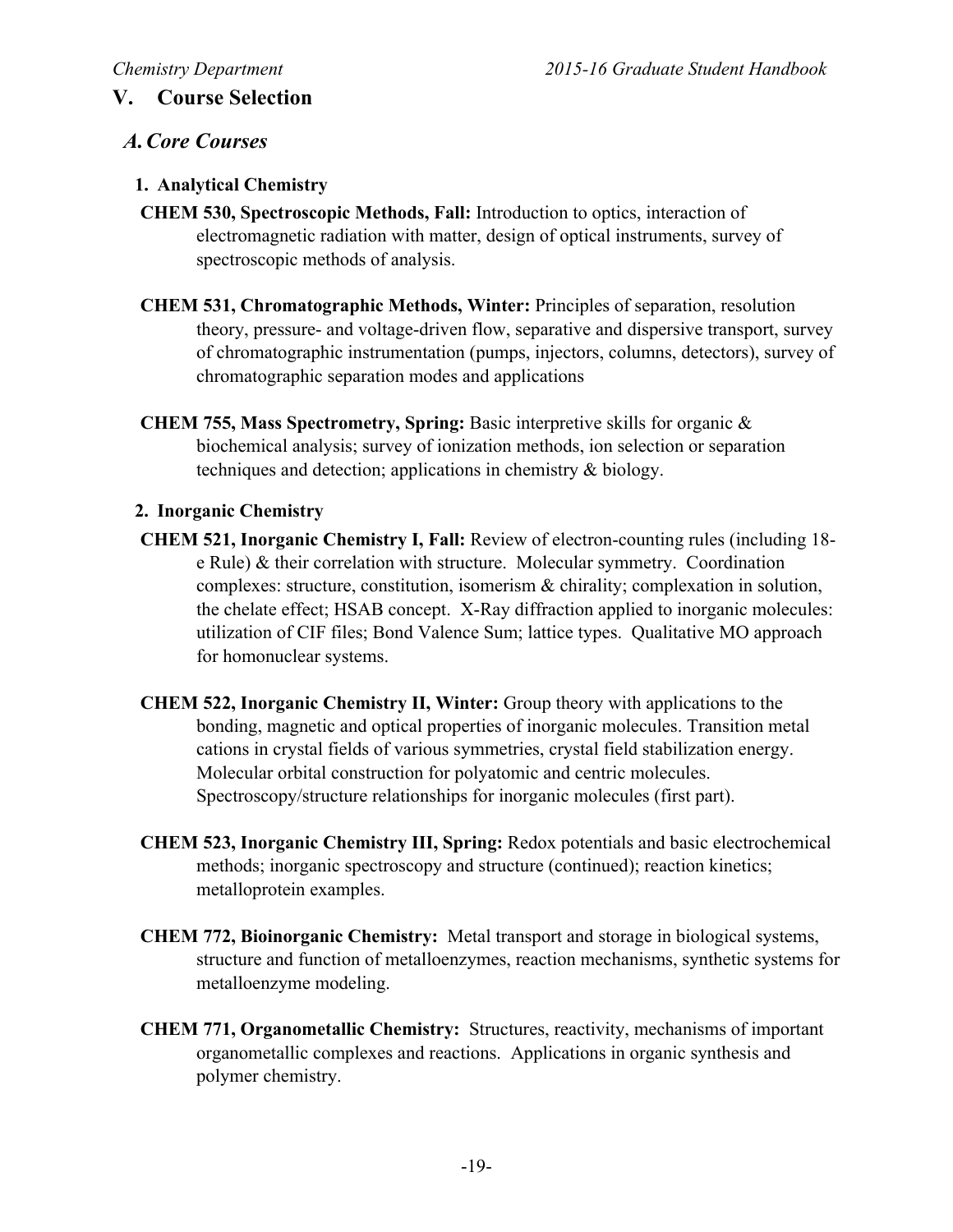### **3. Organic Chemistry**

- **CHEM 541, Organic Chemistry I, Fall:** Spectroscopic methods of analysis, including mass spectrometry (MS, principles of MS, the mass spectrum, fragmentation mechanisms, special topics), Infrared (IR, principles of IR spectroscopy, the infrared spectra of functional groups), Ultraviolet Spectroscopy (UV, principles of UV, UV absorption by organic functional groups, special topics); Nuclear Magnetic Resonance (NMR, theory of NMR, Proton NMR (chemical shifts, coupling constants, structural determination using NMR, shift reagents and Chiral solvating agents), Carbon NMR (FT-NMR, chemical shifts, special topics).
- **CHEM 542, Organic Chemistry II, Winter:** Static or "Classical" Stereochemistry (stereoisomerism, chirality, stereogenic and chirotopic atoms, internal stereocomparisons [homotopic and heterotopic groups and faces, prochirality, applications to NMR, asymmetric syntheses, biochemical problems such as enzyme reactions and configurational determinations], conformational analysis of cyclic and acyclic molecules. Dynamic Stereochemistry (relationships between structure, geometry and reactivity, physical methods of conformational determinations, use of stereochemistry in mechanistic studies.
- **CHEM 543, Organic Chemistry III, Spring:** Mechanisms of organic reactions and the techniques of studying them: acyl and alkyl substitution, carbocations, carbanions, free radicals, carbenes, nitrenes, ylides, simple kinetics, isotopic labeling, cross-over experiments, acidity concepts, substituent effects, Hammett equation.

#### **4. Physical Chemistry**

- **CHEM 557, Physical Chemistry I, Fall:** Schrödinger's equation and particle-wave duality, atomic structure and spectra, optical spectroscopy on molecules (rotational, vibrational and electronic spectra) molecular symmetry, design of modern spectrometers, magnetic resonance spectroscopy.
- **CHEM 555, Quantum Chemistry Of Molecules I, Spring:** Covers general properties of operators; Schrödinger's equation and its solutions for a particle in a box; harmonic oscillator, tunneling problems, rigid rotor, and the hydrogen atom; approximation methods; and absorption of radiation and selection rules.
- **CHEM 558, Physical Chemistry II, Winter:** Covers statistical mechanics of distinguishable and indistinguishable particle systems, and thermodynamic functions for both systems and chemical equilibrium.
- **CHEM 752, Biophysical Chemistry, Spring:** peptide conformation, protein structure, peptide and protein folding, heme proteins, electron transfer proteins, enzyme kinetics, biophysical techniques including EPR and NMR.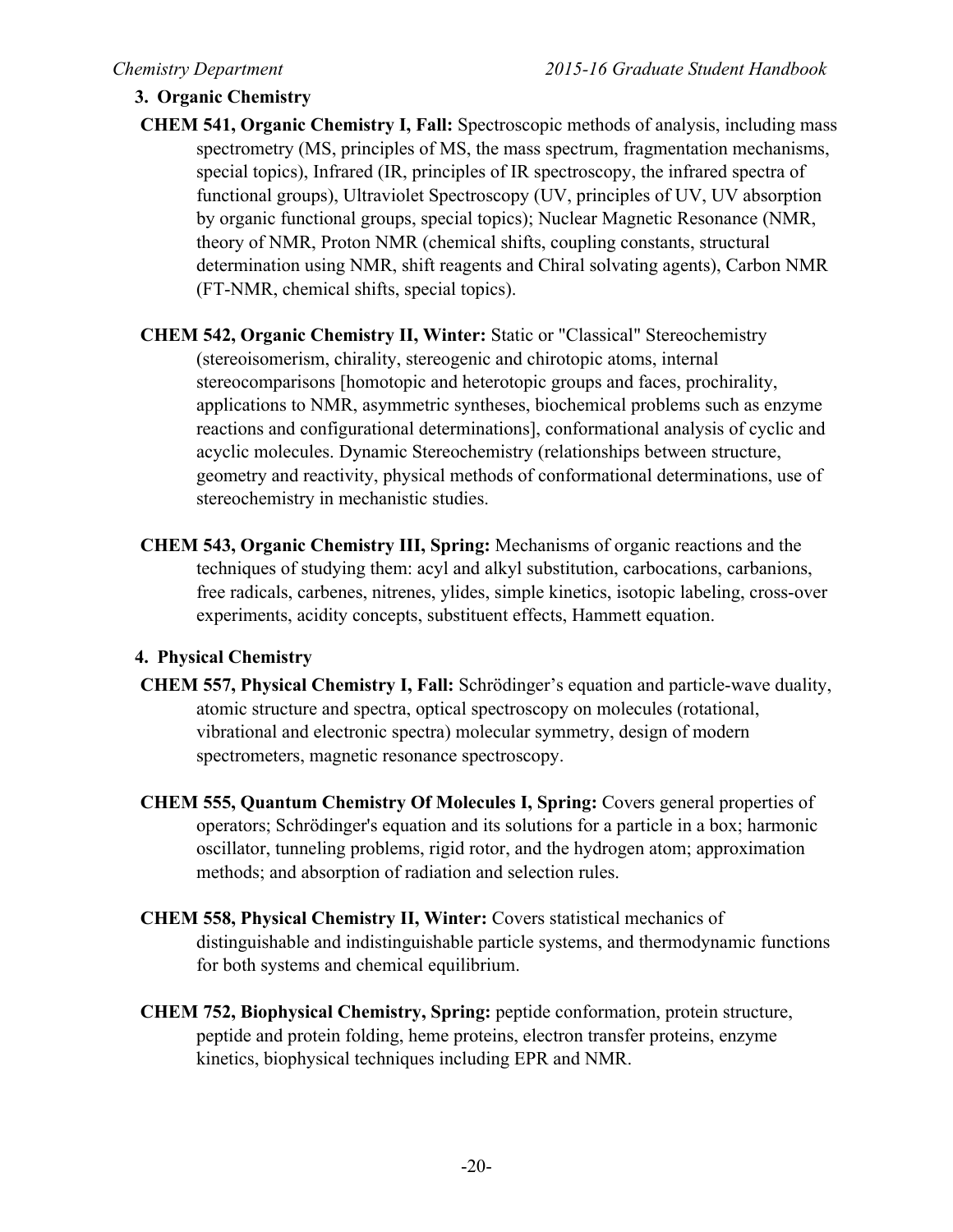**CHEM 554, Chemical Kinetics, Spring:** Focuses on experimental and theoretical considerations of chemical reaction rates

#### **5. Polymer Chemistry**

**CHEM 561, Polymer Chemistry I, Fall:** Scope of polymer chemistry & science; structure/property relations; step (condensation), free-radical, cationic anionic, grouptransfer, ring-opening polymerization; stereochemistry of polymerization; coordination and metathesis polymerization; non-classical chain polymerization; inorganic polymers; reactions and degradation of polymers; template polymerization; biological polymers.

**CHEM 562, Polymer Chemistry II, Winter**: Kinetics and thermodynamics of polymerization; theories for and control of step-polymerization and gelation; copolymerization composition; polymerization-depolymerization equilibria; polymer characterization; determination of molecular weight and its distribution by end-group analysis, membrane osmometry, vapor-phase osmometry, light-scattering, solution viscosity, and gel-permeation chromatography.

**CHEM 563, Polymer Chemistry III, Spring:** Basic concepts on the properties of materials; rubber elasticity; morphology; viscoelasticity;  $T_g$  and  $T_m$  theories; thermal analysis; dynamic mechanical analysis; X-ray diffraction; spectroscopic techniques; thermodynamics of polymer solutions; conformational analysis and computational methods; basic testing, fabrication and processing; electrical, optical and magnetic properties; frontiers in polymer research.

# *B.Special Topics Courses*

In addition to the 'permanent' graduate courses listed in the Graduate Catalog, each quarter the graduate faculty offer a variety of special topics courses (CHEM 680-0XX & other CHEM 700- CHEM 800 level courses) worth 3 credits each. A listing of both permanent elective and special topics elective courses is given below. These courses are not usually taken during the first couple of quarters of study, because they usually have content more specialized than that of the core courses and are often more research-oriented. Consult the Graduate Catalog and the quarterly class listing schedule for more information.

Several elective courses are seminar-style courses in the various areas of Chemistry. Not all courses are offered every year, so if a student is interested in a particular course he/she should contact the listed faculty member for course schedule information. Note that the number of these course credits that can be counted toward the requirements for the M.S. or Ph.D. is not unlimited (particularly for seminar-type courses); students should consult the Graduate Advisor regarding this issue. This also applies to CHEM 865 (Chemical Research Seminar), credit for which can be counted once toward the M.S. degree.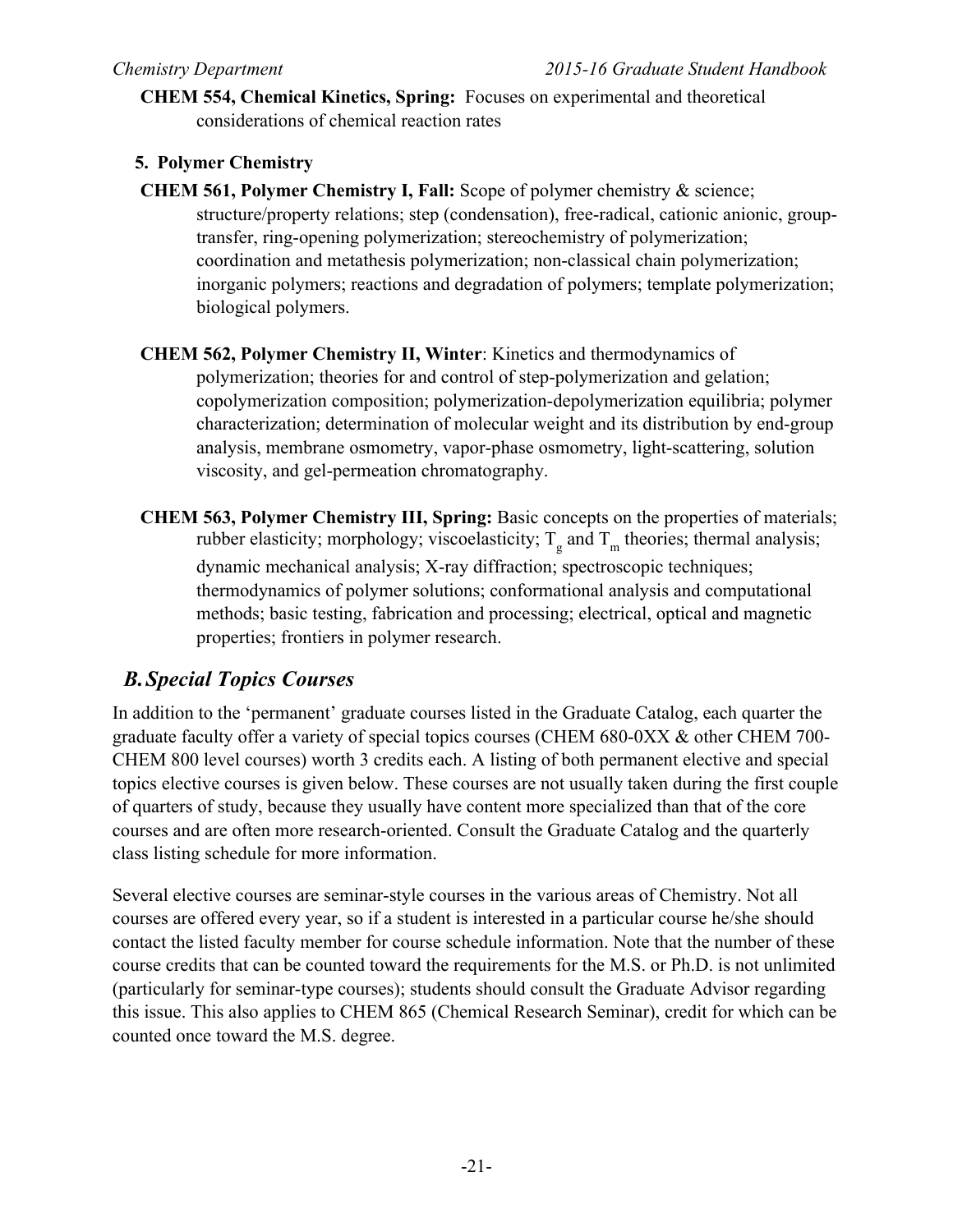| <b>Course Title</b><br>Course |                                                                                       | <b>Usual Instructor</b> | <b>Notes</b>   |
|-------------------------------|---------------------------------------------------------------------------------------|-------------------------|----------------|
| <b>CHEM 571</b>               | Chemistry of Biomolecules                                                             |                         |                |
|                               |                                                                                       |                         |                |
| <b>CHEM 680</b>               | Special Topics (general)                                                              |                         |                |
| <b>CHEM 751</b>               | Magnetic Resonance in Chemistry                                                       |                         |                |
| <b>CHEM 752</b>               | <b>Biophysical Chemistry</b>                                                          | Schweitzer-Stenner      | 1              |
| <b>CHEM 753</b>               | Chemical Instrumentation Lab                                                          | Owens                   | 1,3            |
| <b>CHEM 767</b>               | <b>Chemical Information Retrieval</b>                                                 | Sohlberg                | 1              |
|                               |                                                                                       |                         |                |
| <b>CHEM 772</b>               | Inorganic Biochemistry                                                                | Addison                 | 1              |
|                               |                                                                                       |                         |                |
| CHEM 774                      | Electrochemistry for Chemists                                                         | Addison                 | 1              |
| <b>CHEM 780</b>               | <b>Experimental NMR Lab</b>                                                           | Wade                    | $\overline{2}$ |
|                               |                                                                                       |                         |                |
|                               |                                                                                       |                         |                |
| CHEM 788                      | Atmospheric Chemistry                                                                 | DeCarlo                 |                |
| <b>CHEM 789</b>               | Experimental Design & Statistics in Chemistry                                         | Owens                   | $\mathbf{1}$   |
|                               |                                                                                       |                         |                |
|                               |                                                                                       |                         |                |
| <b>CHEM 792</b>               | <b>Advanced Organic Synthesis I</b>                                                   | Wade                    | 1              |
| <b>CHEM 793</b>               | Advanced Organic Synthesis II                                                         | Wade                    | $\mathbf{1}$   |
| <b>CHEM 794</b>               | <b>Organic Reaction Mechanisms</b>                                                    | Wade                    |                |
| <b>CHEM 862</b>               | Topics in Inorganic Chemistry. Most recently,<br>"Magnetism & Paramagnetic Resonance" | Addison                 | 1              |
| <b>CHEM 865</b>               | <b>Chemistry Research Seminar</b>                                                     | J <sub>i</sub>          | $\overline{4}$ |
| <b>CHEM 866</b>               | Topics in Polymer Chemistry                                                           | Penn                    |                |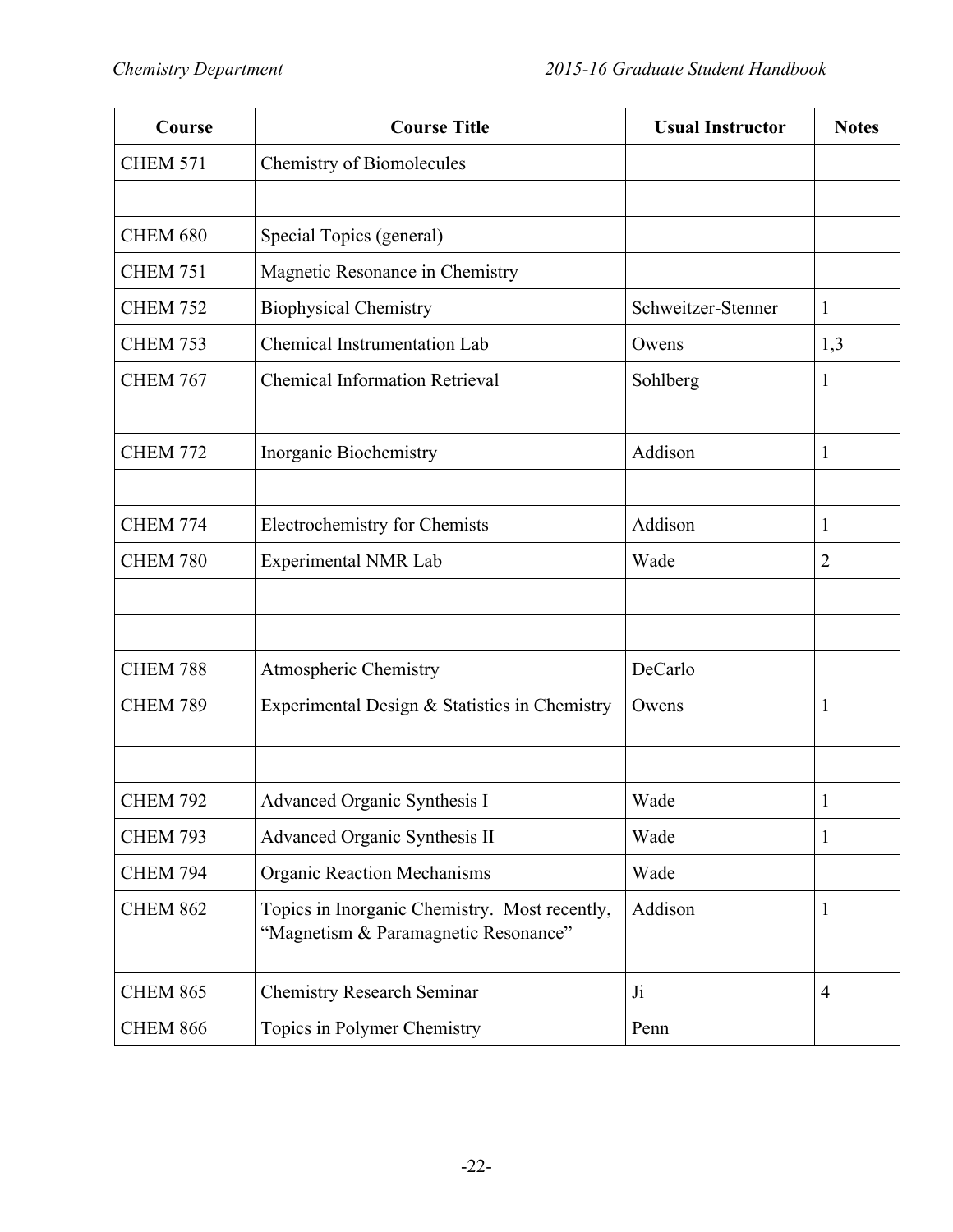| <b>CHEM 868</b> | Topics in Analytical Chemistry<br>Examples: Modern Liquid Chromatography,<br>Chromatographic Data Acquisition &<br>Interpretation, Capillary Electrophoresis | Foley |   |
|-----------------|--------------------------------------------------------------------------------------------------------------------------------------------------------------|-------|---|
| <b>CHEM 997</b> | Research                                                                                                                                                     |       |   |
| <b>CHEM 898</b> | M.S. Thesis                                                                                                                                                  |       |   |
| <b>CHEM 998</b> | Ph.D. Dissertation                                                                                                                                           |       | O |

Notes:

- (1) These courses have been offered recently.
- (2) This course has CHEM541 as prerequisite/co-requisite.
- (3) Should not be taken for more than 6 credits total.
- (4) This course is normally scheduled to meet almost weekly during the fall, winter, and spring quarters. All full-time graduate students are expected to attend department seminars every term unless they have a teaching or class conflict.
- (5) For M.S.- thesis option candidates only.
- (6) Enrollment for "Ph.D. Candidates" only.

# **VI. Selection of Research Advisor**

All graduate students wishing to engage in research are required to select a Research Advisor who is a full-time, tenure-track faculty member in the department. It is possible to perform graduate research under the direction of one of the research faculty associated with the department as a co-advisor, but the Research Advisor must be in full agreement with the arrangement.

After arriving at Drexel, a Ph.D. student should speak with as many of the faculty as possible, including all those in the student's major area of interest, about present and future research plans. It is required (see Departmental C-2 form) that you interview at least six faculty members about research. Indeed, before commencing any research in association with a faculty member, you must submit the Departmental C-2 form signed by those faculty members interviewed before the choice of Research Advisor is approved by the Department. On the C-2 form you must list your top three choices for Research Advisor in order of preference; the department will place you with the first eligible faculty member after confirming her/his interest in serving as Research Advisor and the presence of an available TA or RA position in that group. You and your Research Advisor will then jointly designate the area(s) in which you will do your cumulative exams.

Both full- and part-time Ph.D. students must choose their Research Advisor no later than the end of the *first* quarter of the first year. When talking to faculty members about their research, feel free to ask for reprints of recent papers, preprints of papers in press, and planned research as reflected in submitted research proposals. When both you and the faculty member reach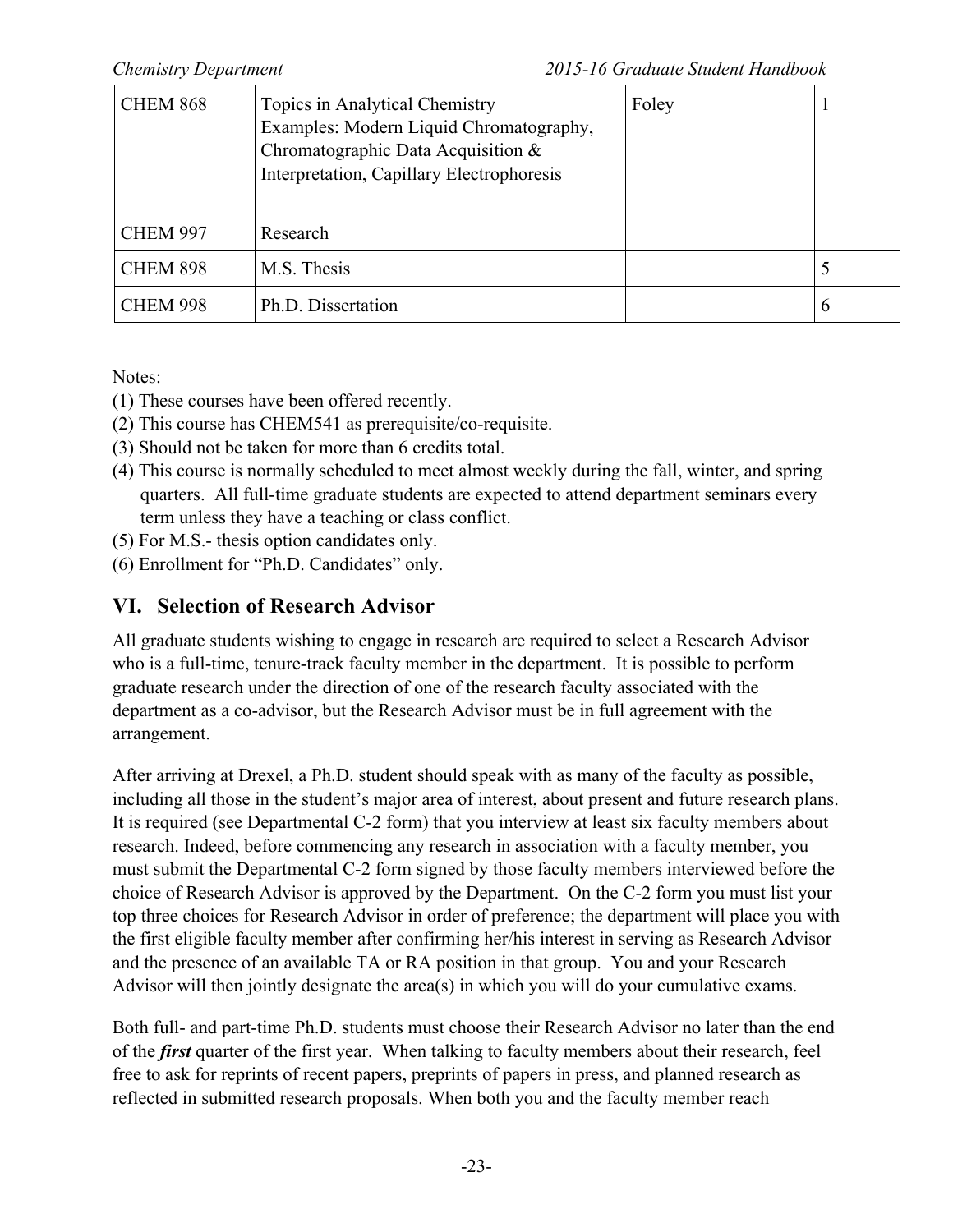agreement regarding the general area of research to be done for the Ph.D. thesis, you should fill out Graduate Studies Form D-1. Thus, you will be expected to start research at the beginning of your second quarter of residence at Drexel. If you intend to obtain a thesis-option M.S. degree, it's advisable to commence that research as soon as possible as well.

All C-2 forms will be processed by the graduate faculty after the fall term concludes and the *firm deadline* for submitting the C-2 form will the last business day of final exams week for the fall term.

Even with the best planning it sometimes becomes necessary for a student to switch Research Advisors. It is recommended that the student discuss the situation with either the Graduate Advisor or Department Head prior to completing and submitting a new C-2 form. Students may switch Research Advisors *once* during their graduate program, and the new C-2 form must be submitted to the Graduate Advisor within 4 weeks after leaving the original Research Advisor's group. Except under exceptional circumstances approved by the GPC and Department Head, switching Research Advisors for a *second* time is *not* permitted.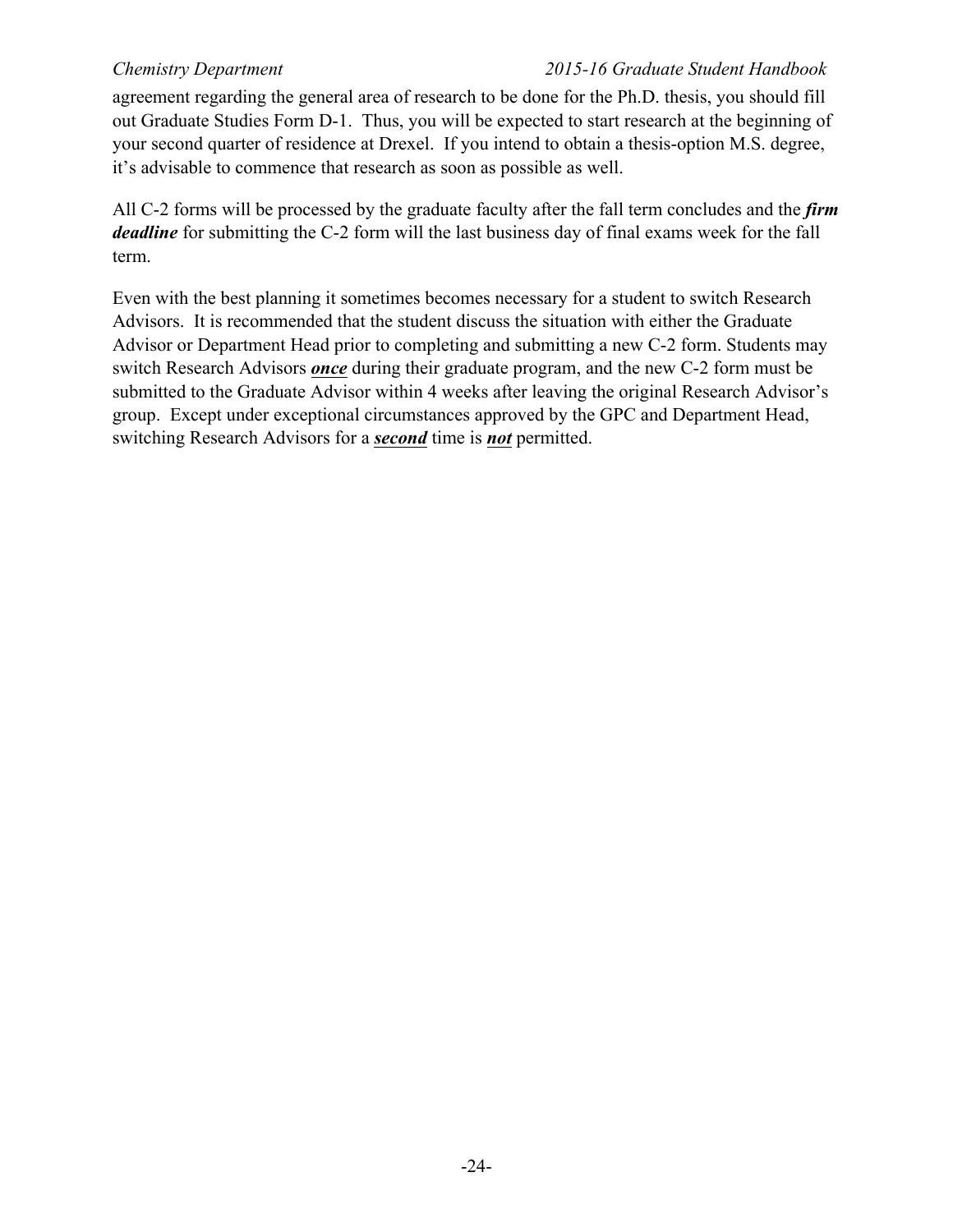# **VII. Appendices**

### *A.Department Directory*

#### **1. Chemistry Department Personnel**

Head of Department Dr. Fraser Fleming

Graduate Advisor Dr. Anthony W. Addison

Graduate Program Committee Dr. Reinhard Schweitzer-Stenner, Chair Dr. Anthony W. Addison Dr. Haifeng (Frank) Ji Ms. Janna Domenico, Graduate Student Representative

Safety Committee Dr. Peter Wade, Chair Dr. Anthony Addison Dr. Alyssa Bohen Dr. Anthony Wambsgans Ms. Erin Ennis, Graduate Student Representative

Undergraduate Affairs Committee Dr. Daniel King, Chair Dr. Monica Ilies Dr. Kevin Owens Dr. Peter Wade Undergraduate Student Representative (TBA)

Information current as of 12/15/15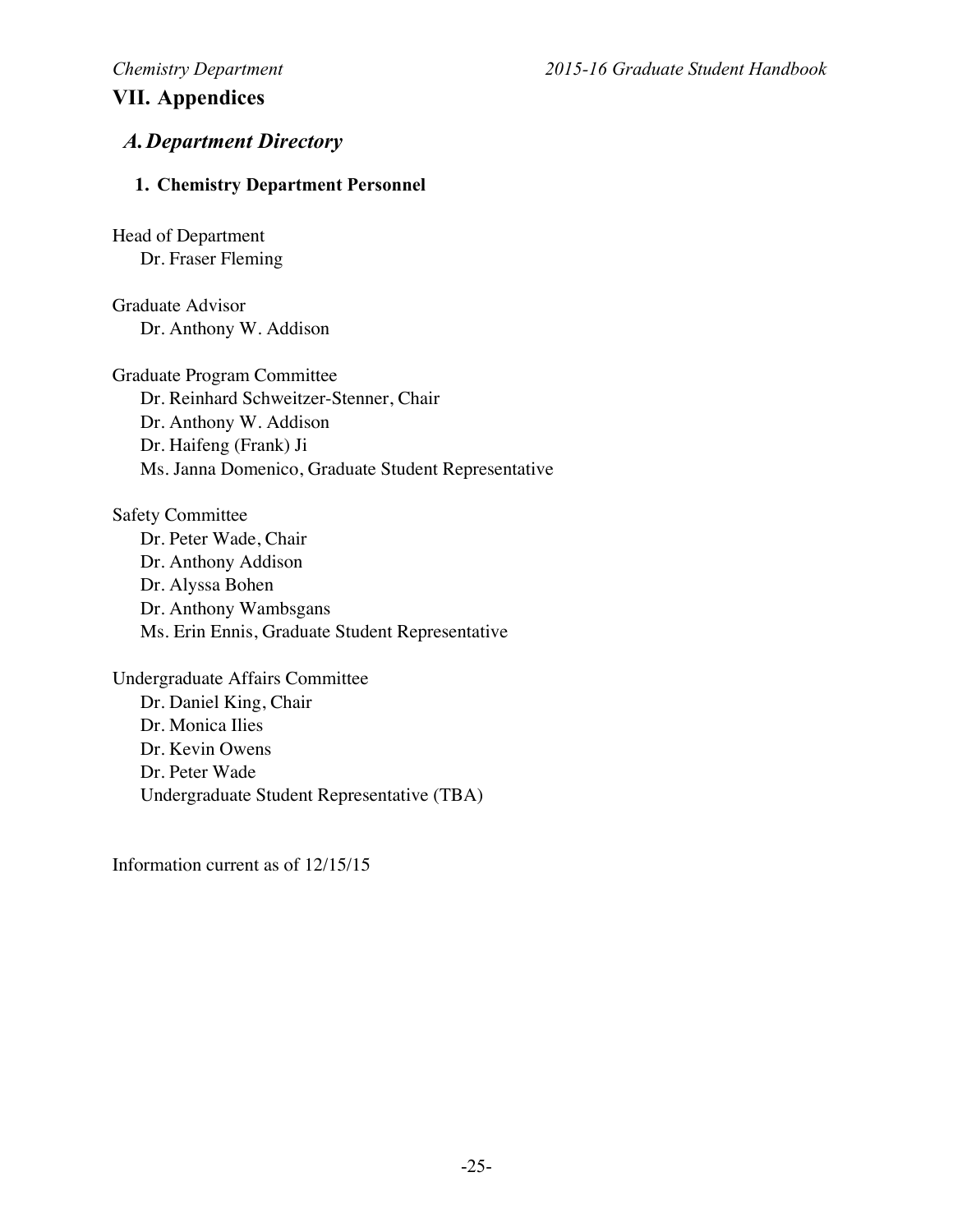# **2. Chemistry Department Faculty**

| <b>Name</b>            | <b>Office</b>       | <b>Office</b><br>phone | Lab<br>phone | <b>Title</b>                           | Area                       |
|------------------------|---------------------|------------------------|--------------|----------------------------------------|----------------------------|
| Dr. Tony Addison       | 12-418              | 895-2646               | 895-1697     | Professor                              | Inorganic                  |
| Dr. Jason Cross        | 12-506              | 895-2641               |              | <b>Assistant Teaching</b><br>Professor |                            |
| Dr. Peter DeCarlo      | <b>AEL</b><br>280-C | 895-2345               | 895-2345     | <b>Assistant Professor</b>             | Atmospheric/<br>Analytical |
| Dr. Fraser Fleming     | 12-307              | 895-2644               |              | Professor & Head                       | Organic                    |
| Dr. Joe Foley          | 12-212              | 895-6218               | 895-1702     | Professor                              | Analytical                 |
| Dr. Lee Hoffman        | 12-403              | 895-1784               |              | <b>Assistant Teaching</b><br>Professor |                            |
| Dr. Monica Ilies       | 12-224              | 895-2642               |              | <b>Assistant Teaching</b><br>Professor |                            |
| Dr. Haifeng (Frank) Ji | 12-507              | 895-2562               | 571-3648     | <b>Associate Professor</b>             | Materials/Analytical       |
| Dr. Daniel King        | 12-509              | 895-0571               | 895-0571     | <b>Associate Professor</b>             | <b>Chemical Education</b>  |
| Dr. Daniel Kleier      | 5-414               | 895-1861               |              | <b>Associate Teaching</b><br>Professor |                            |
| Dr. Molly O'Connor     | $5 - 410$           | 895-2666               |              | <b>Assistant Teaching</b><br>Professor |                            |
| Dr. Kevin Owens        | $5 - 415$           | 895-2621               | 895-6276     | <b>Associate Professor</b>             | Analytical                 |
| Dr. Lynn S. Penn       | $12 - 211$          | 895-4970               | 895-2976     | Professor                              | Polymer/Materials          |
| Dr. Susan Rutkowsky    | $5 - 412$           | 895-1509               |              | <b>Associate Teaching</b><br>Professor |                            |
| Dr. Louis Scerbo       | $5 - 413$           | 895-2647               |              | Professor                              | Organic                    |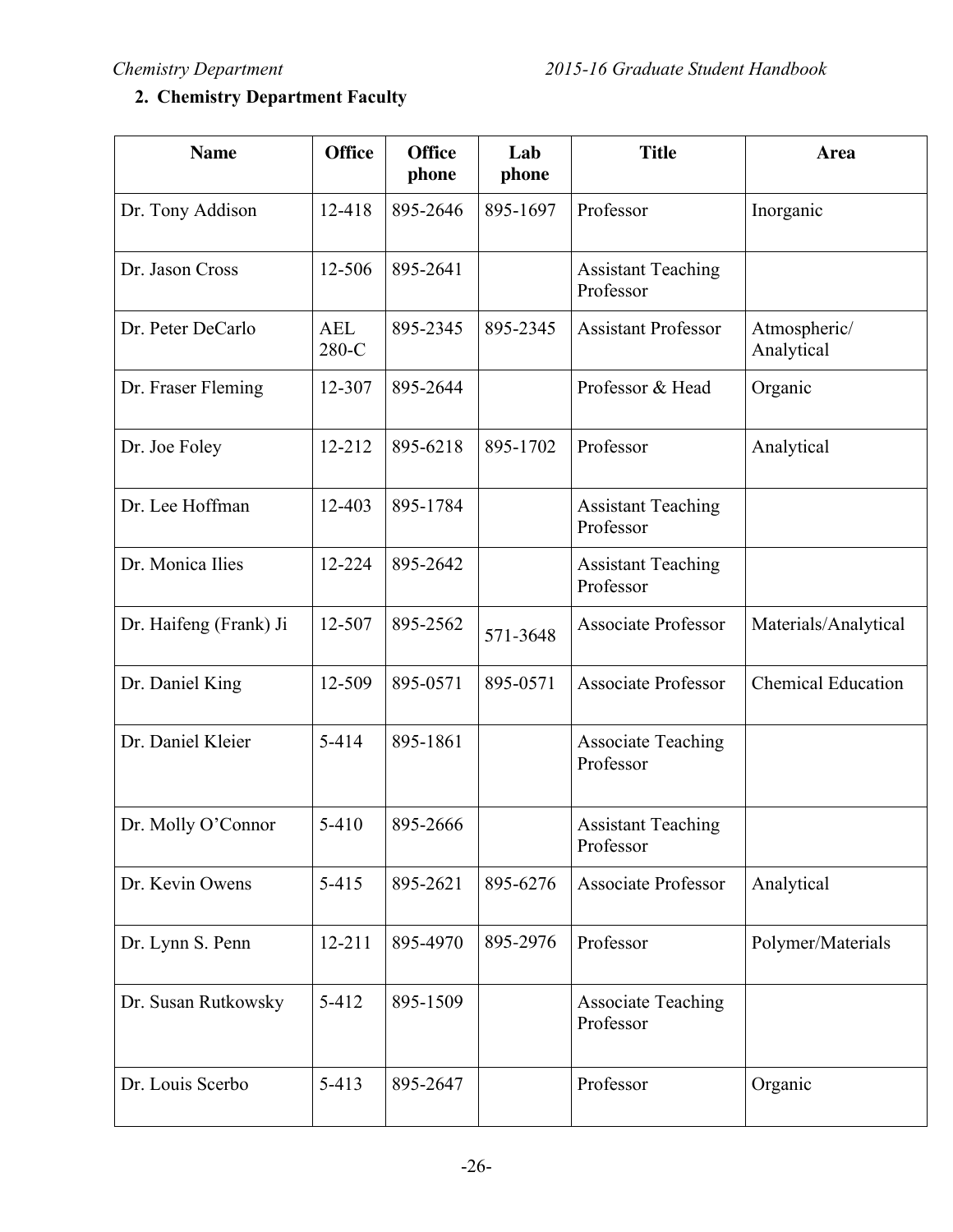*Chemistry Department 2015-16 Graduate Student Handbook*

| Dr. Reinhard<br>Schweitzer-Stenner | 12-606 | 895-2268 | 895-2654 | Professor                              | Physical/Biophysical       |
|------------------------------------|--------|----------|----------|----------------------------------------|----------------------------|
| Dr. Karl Sohlberg                  | 12-222 | 895-2653 | 895-6951 | Associate Professor                    | Computational/<br>Physical |
| Dr. Peter Wade                     | 12-508 | 895-2652 | 895-1699 | <b>Associate Professor</b>             | Organic                    |
| Dr. Anthony<br>Wambsgans           | 5-409  | 895-1585 |          | <b>Associate Teaching</b><br>Professor |                            |
| Dr. Jun Xi                         | 12-218 | 895-2648 | 895-2655 | <b>Associate Teaching</b><br>Professor | Organic/Biochem.           |

### **3. Associated Research Faculty (courtesy appointments in Chemistry)**

| <b>Name</b>        | <b>Office</b>  | <b>Office</b><br>phone | <b>Lab</b><br>phone | <b>Title</b>               | Area               |
|--------------------|----------------|------------------------|---------------------|----------------------------|--------------------|
| Dr. Aaron Fafarman | <b>CAT 486</b> | 895-5818               |                     | <b>Assistant Professor</b> | Materials/Physical |
| Dr. Jian-Min Yuan  | 12-819B        | 895-2722               |                     | Professor                  | Physics            |

### **4. Chemistry Department Staff**

| <b>Name</b>          | <b>Office</b>   | <b>Phone</b>      | <b>Title</b>                       |
|----------------------|-----------------|-------------------|------------------------------------|
| Dr. Alyssa Bohen     | <b>PISB 501</b> | 571-4204          | <b>Laboratory Manager</b>          |
| Mr. Thomas Cachaza   | 12-113          | 895-2661          | Glassblower II                     |
| Mr. Kyle Hess        | 12-316          | 895-1331          | Laboratory Technician              |
| Ms. Tina Lewinski    | $12 - 315$      | 895-0567          | Department Administrator           |
| Ms. Virginia Nesmith | 12-305          | 895-<br>2638/2639 | <b>Office Services Coordinator</b> |
| Dr. Jonathan Soffer  | $5-405$         | 895-1980          | <b>Instrumentation Specialist</b>  |
| Ms. Sue Tang         | 12-314          | 895-2660          | <b>Operations Manager</b>          |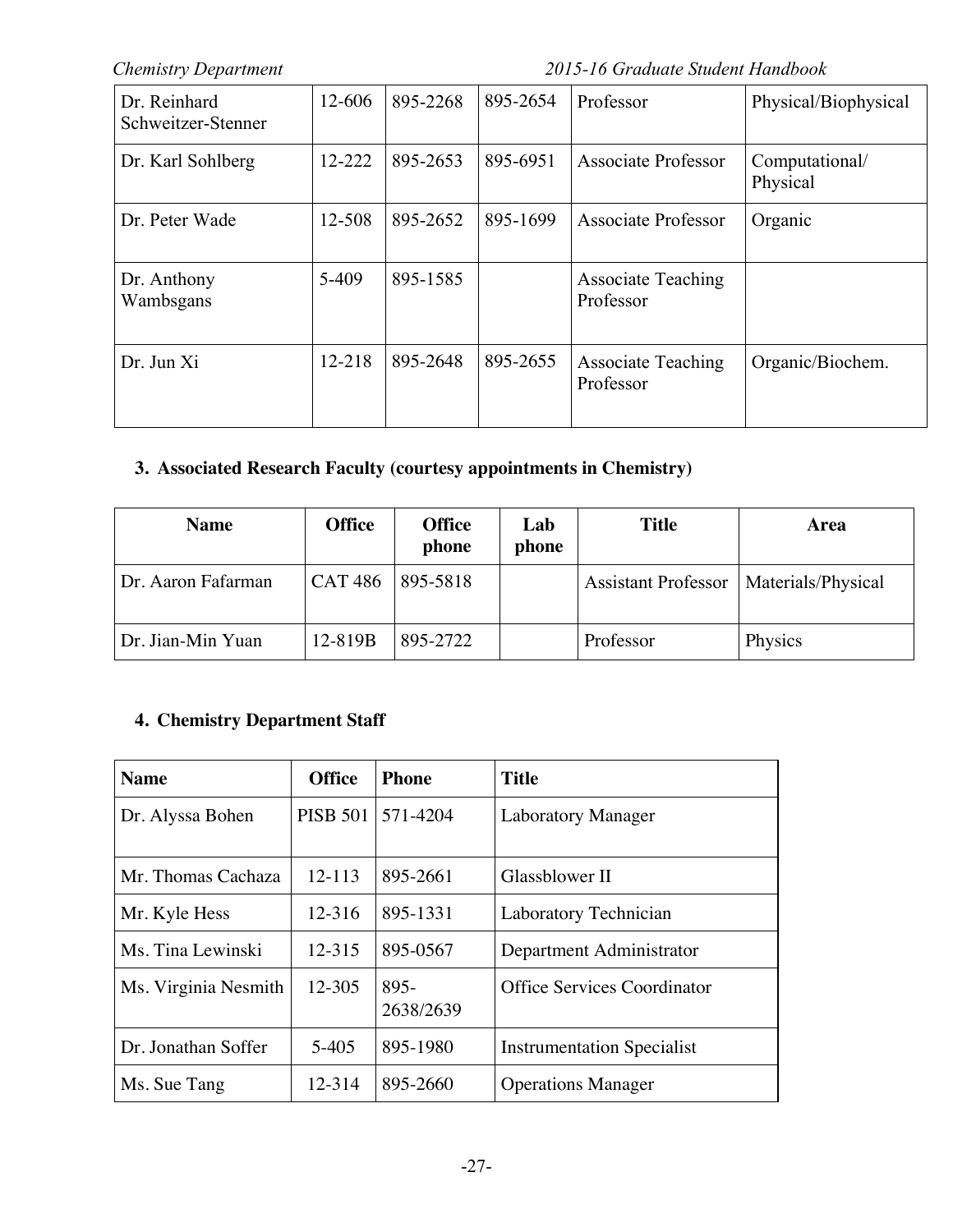| Mr. Timothy P. | 5-406 | 895-1576 | Electronic Instrumentation |  |
|----------------|-------|----------|----------------------------|--|
| Wade           |       |          | <b>Specialist</b>          |  |

#### **5. College and University Personnel**

| <b>Name</b>       | <b>Office</b>      | <b>Phone</b> | <b>Title</b>                           |
|-------------------|--------------------|--------------|----------------------------------------|
| Dr. Donna Murasko | McAlister-<br>4020 | 895-2620     | Dean, College of Arts & Sciences       |
| Mr. Taz Kwok      | Randell-<br>240    | 895-2498     | <b>Coordinator of Graduate Studies</b> |

Notes:

All telephone numbers are in area code 215.

Building Information: 1 - Main Building, 5 - Stratton Hall, 9b - MacAlister Hall, 12 - Disqué Hall, PISB – Papadakis Integrated Science Building

# *B.Timeline Checklist*

Attendant to several of the items documented in this handbook there are formalities that must be observed. You may obtain the necessary forms online from the chemistry department's website (http://www.drexel.edu/coas/chemistry/) and the Provost's website at

http://www.drexel.edu/provost/graduatestudies/forms.html; these forms should be filed at the appropriate times. **It is very important for you to attend to the timely filing of each form since you will be held responsible for meeting various deadlines (see table below)**. For fulltime students who typically enter our program in the fall quarter, the second quarter on this checklist will be the winter quarter. For some requirements (e.g., the Thesis Proposal Seminar) it is understood that part-time students are expected to progress at a slower rate than full-time students. You are considered to be full-time in the program if you register as a full-time student or receive any stipend from the University while enrolled in any graduate courses.

| <b>Deadline</b>                            | Form $(1)$ | Action                                                                        |
|--------------------------------------------|------------|-------------------------------------------------------------------------------|
| Weeks 3-10 of first term                   |            | Interview prospective Research Advisors                                       |
| End of first term                          | $C-2$      | File Graduate Research Advisor Interview Form                                 |
| End of first term /Beginning of $2nd$ term | $D-1$      | File Plan of Study (2,3) and Supervising Professor<br><b>Appointment Form</b> |
| Before thesis research can begin           | $C-2$      | Must be submitted to Graduate Advisor and approved                            |
| Beginning of second term                   |            | Start conducting research                                                     |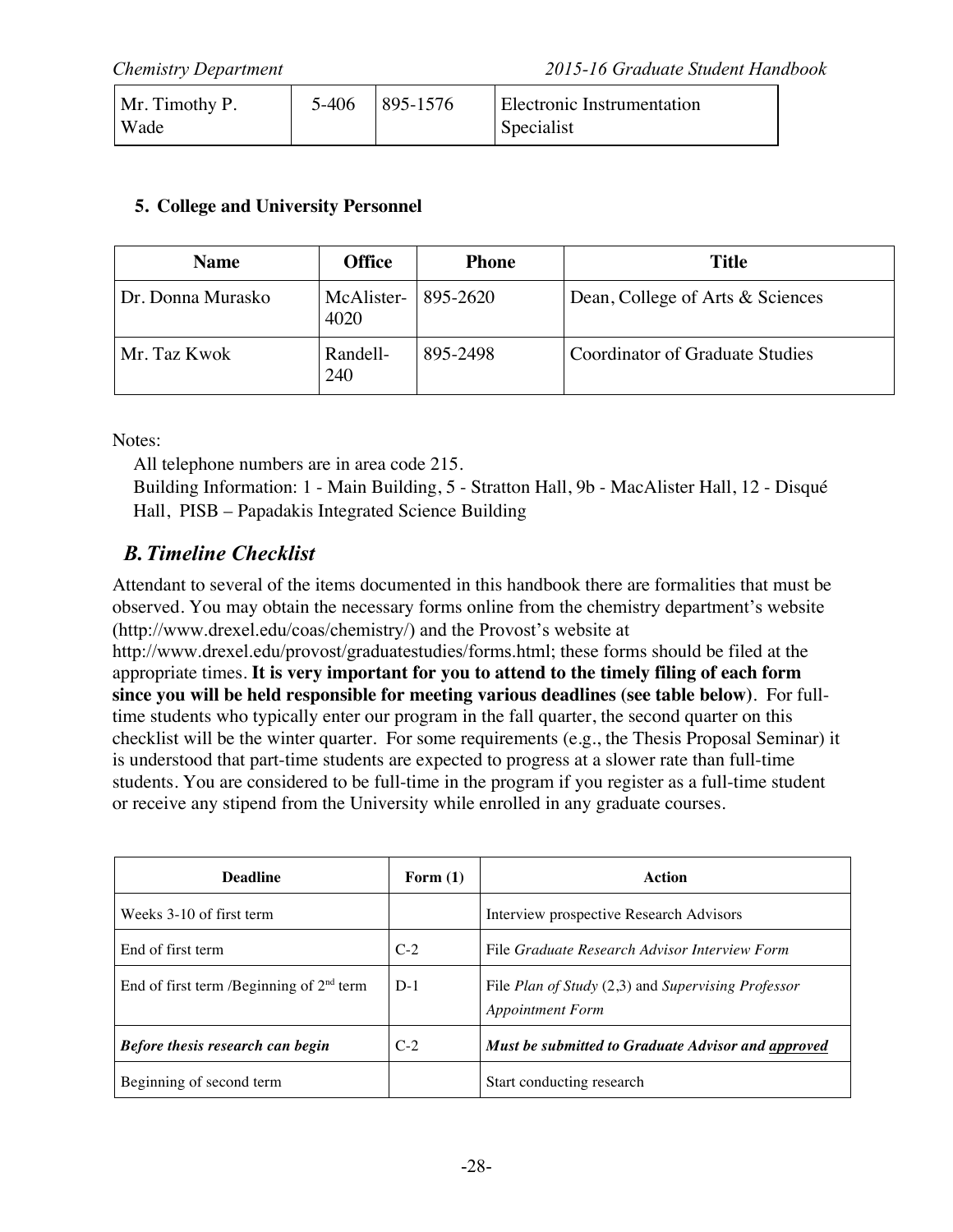| Start of second year $(5th$ term) or earlier at<br>student's option-see section II.D.3.a)           |             | Start taking cumulative exams                                                                                                                                                                                                                                                                                                              |
|-----------------------------------------------------------------------------------------------------|-------------|--------------------------------------------------------------------------------------------------------------------------------------------------------------------------------------------------------------------------------------------------------------------------------------------------------------------------------------------|
| End of second week of given term                                                                    |             | Apply for M.S. degree if appropriate                                                                                                                                                                                                                                                                                                       |
| $\ge$ Four weeks prior to Thesis Proposal                                                           | $D-3$       | File Dissertation Advisory Committee Appointment<br>request form                                                                                                                                                                                                                                                                           |
| Week 6 of $6^{th}$ term for full-time students,<br>week 6 of $7th$ term for part-time students      | $C-3, C-3a$ | Schedule and give the Dissertation Proposal Seminar on<br>or preferably earlier than the end of week 6. The C-3<br>and C-3a forms are always due at least 3 weeks prior to<br>the actual seminar. This is a firm deadline, see section<br>II.C.2 for more information.<br>You may need to do these earlier, based on the sign up<br>sheet. |
| Week 6 of $6^{th}$ term for full-time students,<br>week 6 of $7th$ term for part-time students      | $D-3A$      | Submission of Dissertation Proposal Form (outcome of<br>oral exam)                                                                                                                                                                                                                                                                         |
| After passing Candidacy Exam (4),<br>typically after 6 <sup>th</sup> term for full-time<br>students | $D-2, D-2A$ | File Doctoral Candidacy Examination Report (D-2) and<br>Member Report (D-2A)                                                                                                                                                                                                                                                               |
| $\ge$ Four weeks prior to Ph.D. exam                                                                | $D-4$       | File Final Oral Defense Committee Appointment &<br>Schedule Form                                                                                                                                                                                                                                                                           |
| $\ge$ Four weeks prior to Ph.D. exam                                                                |             | Submit an electronic copy of a peer-reviewed publication<br>on which you are a principal author, to the Graduate<br>Advisor                                                                                                                                                                                                                |
| Four weeks prior to Ph.D. exam                                                                      |             | Submit Ph.D. thesis to format checker                                                                                                                                                                                                                                                                                                      |
| $\ge$ Two weeks prior to Ph.D. exam                                                                 |             | Deliver printed copy of dissertation to each member of<br>the Final Oral Defense Committee (5)                                                                                                                                                                                                                                             |
| Day of Ph.D. exam                                                                                   | $D-5$       | Bring Report of Ph.D. Final Oral Defense Committee<br>Form to exam and also Thesis Completion Form.                                                                                                                                                                                                                                        |
| When thesis corrections finished                                                                    |             | File Completion Form                                                                                                                                                                                                                                                                                                                       |
| One month prior to commencement                                                                     |             | File Application for Ph.D. Degree Form                                                                                                                                                                                                                                                                                                     |
| <b>Before leaving Drexel</b>                                                                        |             | Return all keys and other borrowed items                                                                                                                                                                                                                                                                                                   |

**Notes:** Further detailed information is contained on the forms themselves.

- (1) After obtaining the appropriate signatures from your Research Advisor and/or committee members, all University forms (D-1 through D-5 and the Completion Form) must be submitted to the Graduate Advisor, who will forward them to the Graduate Studies Office; Department forms (C-2, C-3, and C-3a) must be submitted to the Graduate Advisor (with the necessary signatures).
- (2) Ph.D. students & thesis-M.S. students.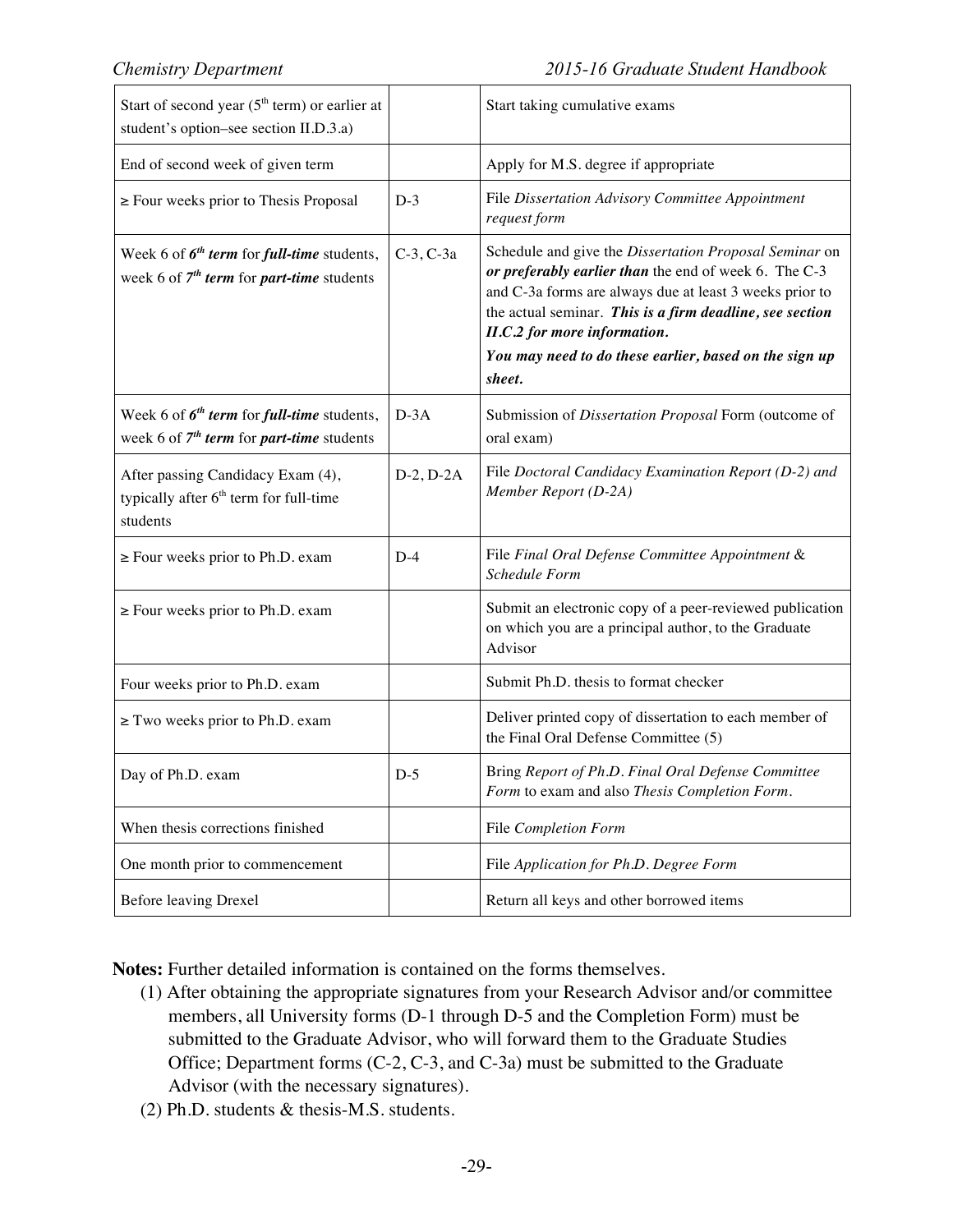- (3) The Graduate Advisor or Chair of the Graduate Program Committee can check over your coursework with you, although you should first consult with your Research Advisor.
- (4) Deadline strongly recommended by the chemistry department; *university deadline* is "at least three months prior to the final defense."
- (5) An electronic copy may be substituted for the printed dissertation if it is acceptable to the committee member.

### *C. Department Forms*

- **1. Graduate Research Advisor Interview Form (Form C-2, revised 12/14/11)**
- **2. Ph.D. Thesis Proposal Seminar Scheduling and Committee Form (Form C-3)**
- **3. Ph.D. Thesis Proposal Seminar Evaluation Form (Form C-3a)**
- **4. Masters Thesis Review Committee Form (Form C-5)**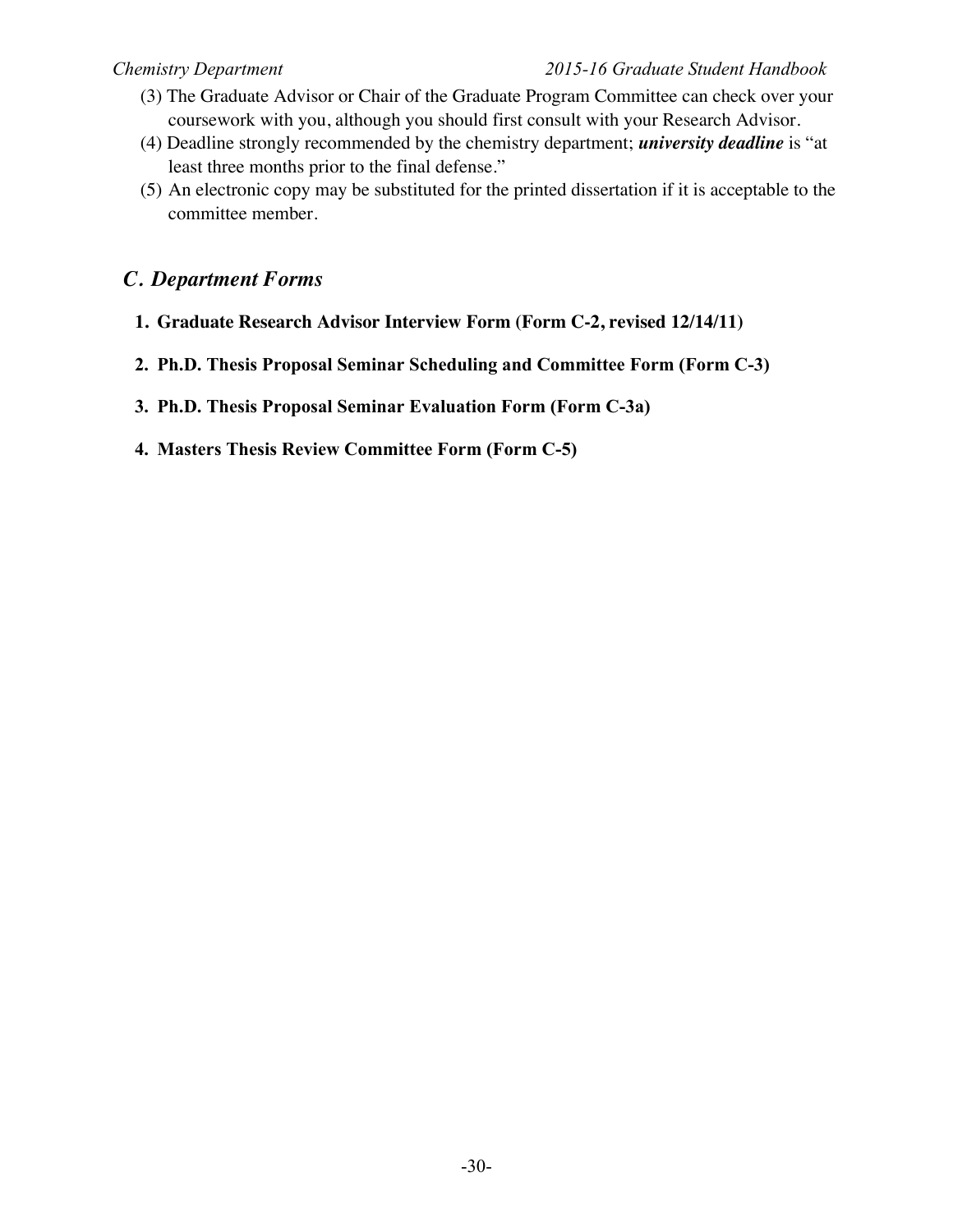#### **CHEMISTRY DEPARTMENT Form C-2**

#### **GRADUATE RESEARCH ADVISOR INTERVIEW FORM**

| I am interested in starting my ______ M.S. thesis or non-thesis research or _______ Ph.D. thesis research                                                                                                                            |  |  |                                                                                                                       |  |
|--------------------------------------------------------------------------------------------------------------------------------------------------------------------------------------------------------------------------------------|--|--|-----------------------------------------------------------------------------------------------------------------------|--|
| Interviewed faculty signatures (below)*:                                                                                                                                                                                             |  |  | Date:                                                                                                                 |  |
| <u> 1989 - Johann John Stoff, mars et al. 1989 - John Stoff, mars et al. 1989 - John Stoff, mars et al. 1989 - John Stoff, mars et al. 1989 - John Stoff, mars et al. 1989 - John Stoff, mars et al. 1989 - John Stoff, mars et </u> |  |  | <u> 1989 - Johann Barn, mars et al. (</u>                                                                             |  |
| <u> 1950 - Johann John Stein, mars an deus Amerikaansk kommunister (</u><br><u> 1990 - Johann John Stoff, market fransk kanton (</u>                                                                                                 |  |  | <u> 1980 - Johann John Harry Barn, mars and de Francisco and de Francisco and de Francisco and de Francisco and d</u> |  |
| Having interviewed the above faculty members (at least 3), I submit my choices of faculty advisor as                                                                                                                                 |  |  |                                                                                                                       |  |
| (first choice)                                                                                                                                                                                                                       |  |  |                                                                                                                       |  |
| $\sim$ (second choice)                                                                                                                                                                                                               |  |  |                                                                                                                       |  |
| (third choice)                                                                                                                                                                                                                       |  |  |                                                                                                                       |  |
| named as your Research Advisor.                                                                                                                                                                                                      |  |  |                                                                                                                       |  |
| Departmental full-time Graduate Advisor or Department Head signature:                                                                                                                                                                |  |  |                                                                                                                       |  |
| <u> 1989 - Johann Barbara, martin amerikan basar dan berasal dalam basa dalam basar dalam basar dalam basar dala</u>                                                                                                                 |  |  | Date:                                                                                                                 |  |
| I agree to act as research advisor to the above student. The student's "specialty area" for Ph.D.                                                                                                                                    |  |  |                                                                                                                       |  |
|                                                                                                                                                                                                                                      |  |  |                                                                                                                       |  |
|                                                                                                                                                                                                                                      |  |  |                                                                                                                       |  |
| If a co-advisor is also selected, this person is                                                                                                                                                                                     |  |  | <u> 1989 - Johann Stein, marwolaethau a bhann an t-Amhain Aonaichte an t-Amhain Aonaichte an t-Amhain Aonaichte a</u> |  |
| Co-Advisor signature                                                                                                                                                                                                                 |  |  | Date: $\qquad \qquad$                                                                                                 |  |
| Submit completed form to the Graduate Advisor. Ph.D. students must also submit Drexel forms D1.                                                                                                                                      |  |  |                                                                                                                       |  |
| * Students who finalized their choice of research advisor as a prospective student should simply enter<br>that faculty member's name on the first line. Otherwise, students should re-interview the faculty                          |  |  |                                                                                                                       |  |

member(s) whose research is of interest to them, in addition to any new faculty appointed during the last four years. A complete list of chemistry faculty may be found at http://drexel.edu/chemistry/contact/facultyDirectory/.

cc: File, Research Advisor GPC Rev-9/14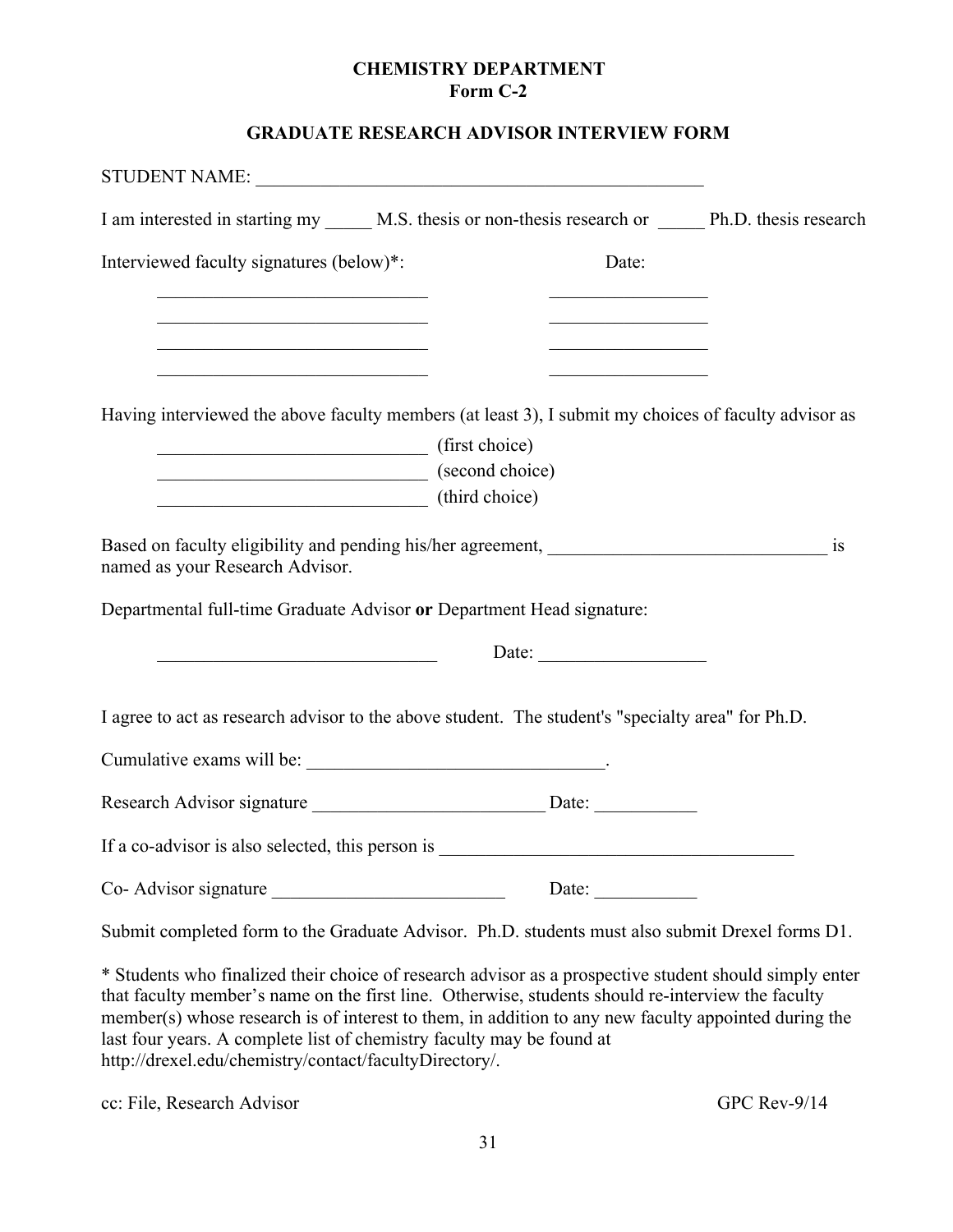#### **CHEMISTRY DEPARTMENT Form C-3**

# **Ph.D. THESIS PROPOSAL SEMINAR SCHEDULING & COMMITTEE FORM**

| Title of Thesis Proposal Seminar:                                                                                      |                              |
|------------------------------------------------------------------------------------------------------------------------|------------------------------|
|                                                                                                                        |                              |
| Seminar Abstract ( $\leq$ 250 words):                                                                                  |                              |
|                                                                                                                        |                              |
|                                                                                                                        |                              |
|                                                                                                                        |                              |
|                                                                                                                        |                              |
|                                                                                                                        | Chairperson                  |
| <u> 1989 - Johann John Stein, market fan it ferskearre fan it ferskearre fan it ferskearre fan it ferskearre fan i</u> |                              |
| <u> 1989 - Johann John Stone, mars eta bainar eta bainar eta baina eta baina eta baina eta baina eta baina eta b</u>   |                              |
|                                                                                                                        |                              |
|                                                                                                                        | (external department member) |
|                                                                                                                        |                              |
|                                                                                                                        |                              |
| Submit completed form to Departmental Graduate Advisor.                                                                |                              |
| cc: File, Research Advisor                                                                                             | GPC rev-12/11                |
|                                                                                                                        |                              |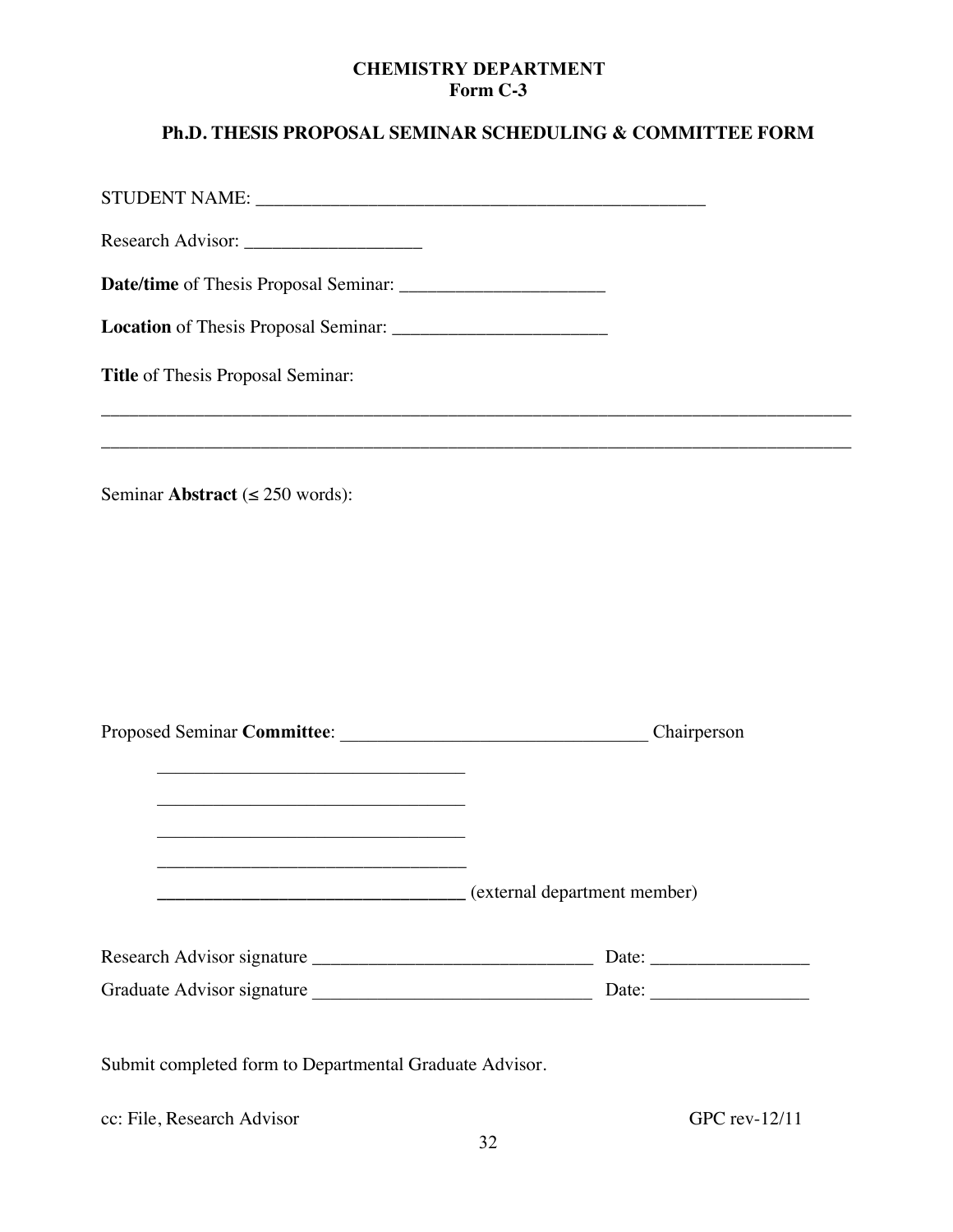#### **CHEMISTRY DEPARTMENT Form C-3a**

#### **Ph.D. THESIS PROPOSAL SEMINAR EVALUATION FORM**

|                                                                                             | Research Advisor: 2008                                                                        |
|---------------------------------------------------------------------------------------------|-----------------------------------------------------------------------------------------------|
| Title of Thesis Proposal Seminar:                                                           |                                                                                               |
|                                                                                             |                                                                                               |
| <b>Thesis Proposal Seminar Results</b>                                                      |                                                                                               |
|                                                                                             |                                                                                               |
| Based on the student's presentation and answering of questions:                             |                                                                                               |
|                                                                                             | We recommend that the student has satisfactorily met the Thesis Proposal Seminar requirement. |
| We recommend that the student has <u>not</u> satisfactorily met the Thesis Proposal Seminar |                                                                                               |
| requirement, and suggest the following course of action on her/his part:                    |                                                                                               |
|                                                                                             |                                                                                               |
|                                                                                             |                                                                                               |

#### **Thesis Proposal Seminar Committee**

Each committee member must sign below to show either agreement or dissent with the overall result.

| Agree:   |                                                          |
|----------|----------------------------------------------------------|
|          |                                                          |
|          |                                                          |
|          | Signature                                                |
|          |                                                          |
|          |                                                          |
|          |                                                          |
| Dissent: |                                                          |
|          | Signature                                                |
|          |                                                          |
|          |                                                          |
|          |                                                          |
|          |                                                          |
|          | Date: $\frac{1}{\sqrt{1-\frac{1}{2}} \cdot \frac{1}{2}}$ |

Submit completed form to Departmental Graduate Advisor.

cc: File, Research Advisor GPC rev-12/11